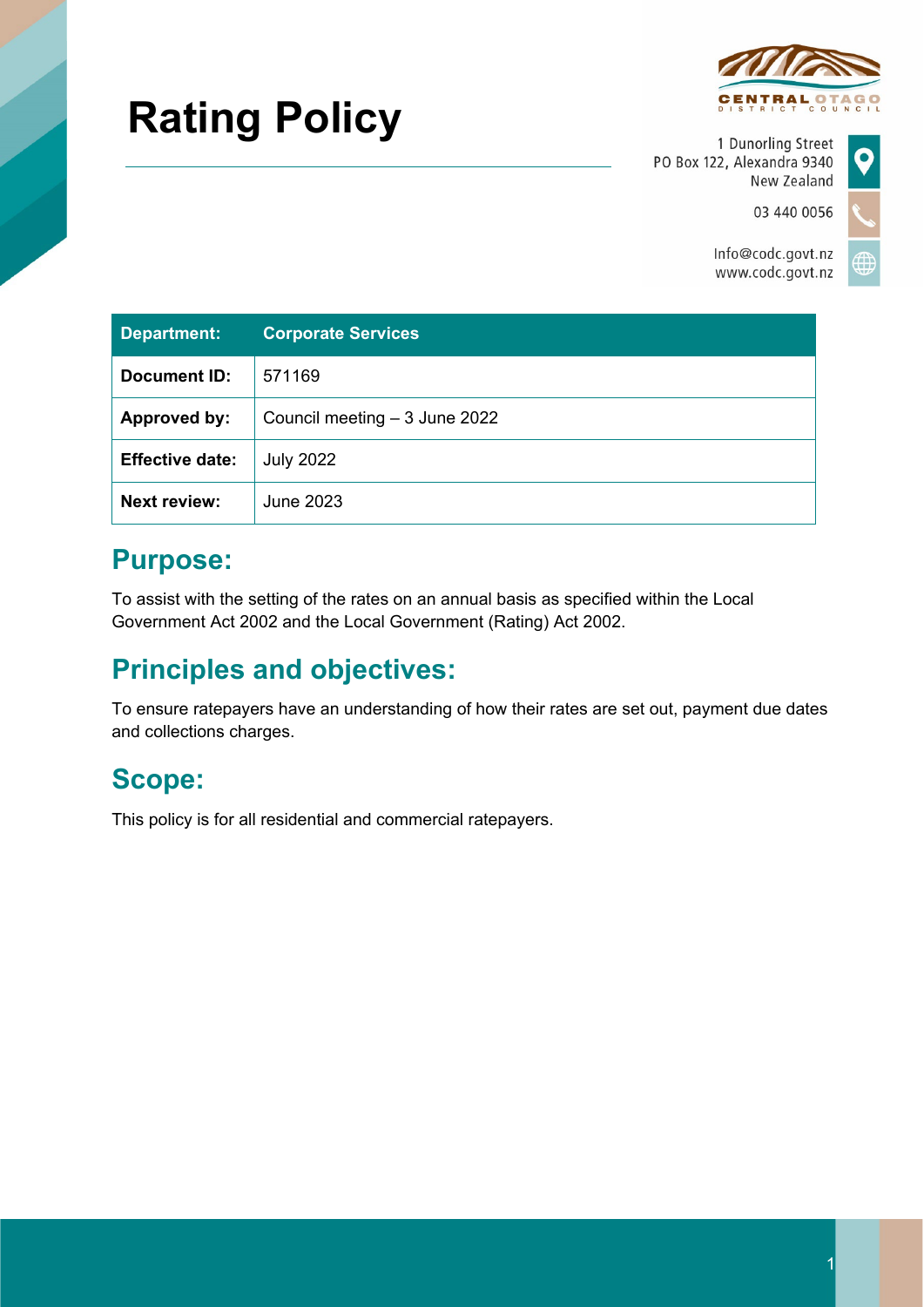# **Extract from Local Government (Rating) Act 2002**

### **Schedule 2 – Matters that may be used to define categories of Rateable Land**

- 1. The use to which the land is put.
- 2. The activities that are permitted, controlled, or discretionary for the area in which the land is situated, and the rules to which the land is subject under an operative district plan or regional plan under the Resource Management Act 1991.
- 3. The activities that are proposed to be permitted, controlled, or discretionary activities, and the proposed rules for the area in which the land is situated under a proposed district plan or proposed regional plan under the Resource Management Act 1991, but only if –
	- a. no submissions in opposition have been made under clause 6 of Schedule 1 of that Act on those proposed activities or rules, and the time for making submissions has expired; or
	- b. all submissions in opposition, and any appeals, have been determined, withdrawn, or dismissed.
- 4. The area of land within each rating unit.
- 5. The provision or availability to the land of a service provided by, or on behalf of, the local authority.
- 6. Where the land is situated.
- 7. The annual value of the land.
- 8. The capital value of the land.
- 9. The land value of the land.

#### **Schedule of rates (Funding Impact Statement – rates)**

#### **General**

Uneconomic Rates: Rates levied on any one rating unit of less than \$10 for the year are deemed by the Council to be uneconomic to collect.

Allocation: Where a payment made by a ratepayer is less than the amount now payable, the Council will apply the payment firstly to any arrears from previous years, and then proportionately across all current year rates due.

Invoice Rounding: Where an invoice owing is under \$1, this will be written-off.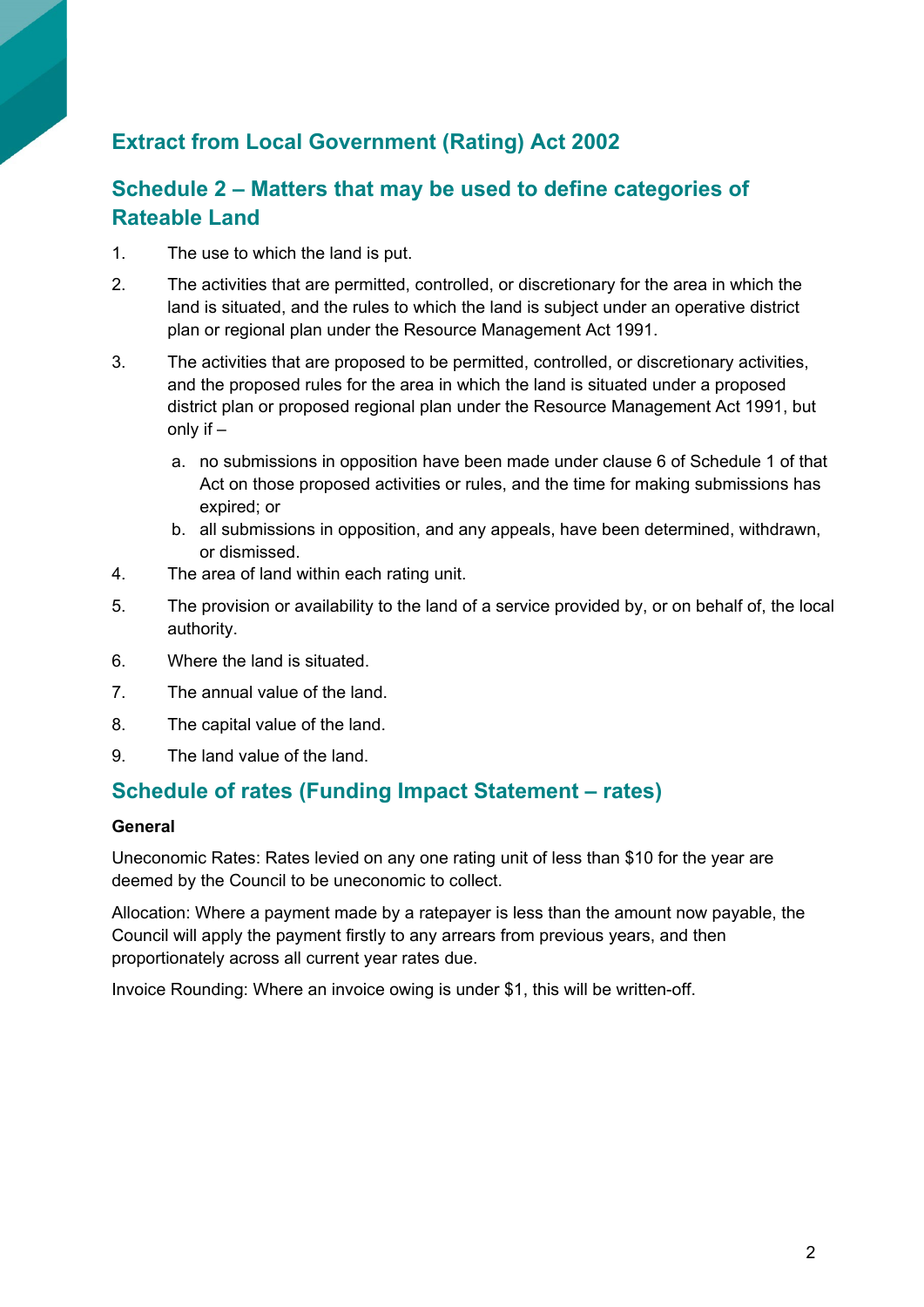### **Due Dates for Payment of Rates**

All rates other than metered water charges will be payable in four instalments due on:

- ‒ 22 August 2022
- ‒ 21 November 2022
- ‒ 21 February 2023
- ‒ 22 May 2023

#### **Charges for Metered Water will be Due On**

Bannockburn, Ranfurly, Naseby, Patearoa, Omakau, Clyde and Roxburgh:

- ‒ 20 October 2022, reading taken in September 2022
- ‒ 20 April 2023, reading taken in March 2023

Cromwell and Pisa Moorings:

- ‒ 22 December 2022, reading taken in November 2022
- ‒ 22 June 2023, reading taken in May 2023

Alexandra:

- ‒ 24 November 2022, reading taken in October 2022
- ‒ 25 May 2023, reading taken in April 2023

Read dates are an approximation depending on property numbers.

#### **Penalties**

The Council will apply penalties under section 57 and 58 of the Local Government (Rating) Act 2002 on unpaid rates (other than metered water rates) as follows:

- ‒ 10% on any outstanding amount of any instalment not paid by the due date.
- The penalty will be applied on 29 August 2022, 28 November 2022, 28 February 2023 and 29 May 2023 respectively for each instalment;
- ‒ 10% on amounts outstanding from earlier years, such penalty being applied on 1 October and 1 April.
- ‒ Requests for waiver of penalties should be sent, in writing, to the Rates Officer as per Council Remission of Penalties Policy.

The Council will apply penalties under section 57 and 58 of the Local Government (Rating) Act 2002 on unpaid metered water rates as follows:

- ‒ 10% on any metered water rates unpaid after the due date. The penalty will be applied on the date below for the respective instalments:
	- Bannockburn, Ranfurly, Naseby, Patearoa, Omakau, Clyde and Roxburgh 27 October 2022 and 27 April 2023
	- Cromwell and Pisa Moorings 20 January 2023 and 29 June 2023
	- Alexandra 1 December 2022 and 1 June 2023
- ‒ Requests for waiver of penalties on water accounts should be sent, in writing, to the Water Billing Officer, in accordance with the Council's Remission of Penalties Policy.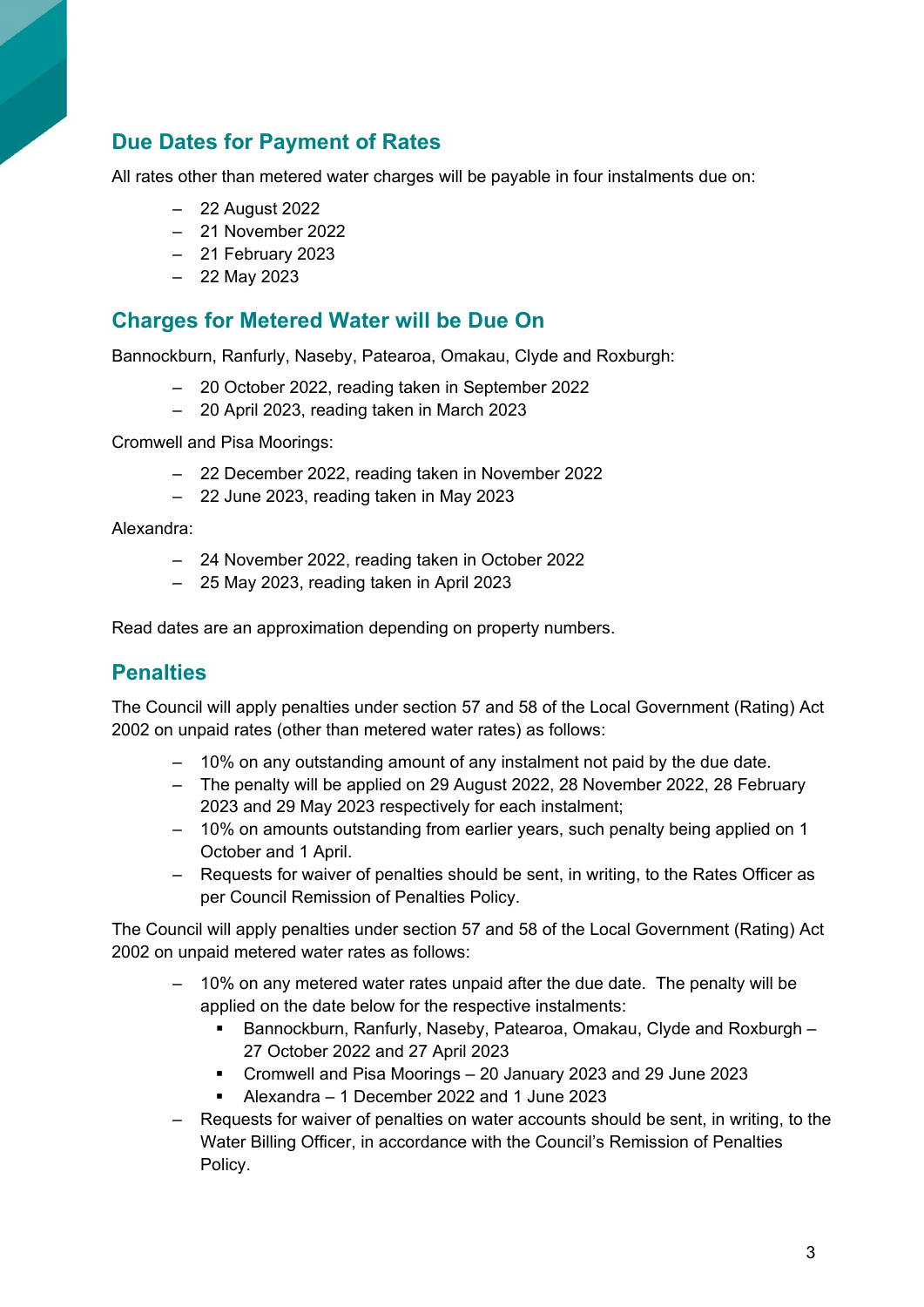# **Differentials based on Land Use**

The Council proposes to use this matter to differentiate the general rate, tourism rate, promotion rate, wastewater rate (2<sup>nd</sup> and Subsequent pan/ urinal).

The differential categories are:

#### **General Rate**

The General Rate differentials exist to ensure that the overall increase in rates liability for the Dams remain closely aligned with the overall average increase in rates.

Large Dams: Clyde Dam – Earnscluegh and Roxburgh Dam – Roxburgh. Paerau Dam – Māniatoto Teviot Dams – Roxburgh. All other properties.

#### **Tourism and Promotion**

Residential – all rating units categorised as residential by Council's valuations service provider.

Rural – all rating units used categorised as dairy, horticulture, forestry, mining, lifestyle or specialist agricultural use by Council's valuation service provider.

Commercial and industrial – all rating units categorised as commercial or industrial by Council's valuation service provider.

Dams, Utilities and Other - the Clyde Dam, Roxburgh Dam, Paerau Dam, Teviot Dam and all rating units categorised as utilities by Council's valuation service provider, sports groups and other non-commercial community groups.

#### **Wastewater Additional Pan/Urinal**

Commercial properties providing accommodation including motels, camping grounds and commercial rest homes for the elderly.

### **Differentials based on Location**

#### **Molyneux Park Rate**

- ‒ The Council uses this matter to assess rates for the Molyneux Park Rate
- ‒ Vincent all rating units within the area covered by Vincent Community Board
- ‒ District all other rating units in the district located outside of the area covered by Vincent Community Board

*Refer to the Molyneux Park map on the Council website under Property & Rates quick links.*

#### **Ward Services, Work and Services Charge, Recreation & Culture Charge and Promotions Rate**

These rates are assessed differentially on the following locations:

- ‒ Vincent the area covered by the Vincent Community Board
- ‒ Cromwell the area covered by the Cromwell Community Board
- ‒ Teviot Valley the area covered by the Teviot Valley Community Board
- ‒ Māniatoto the area covered by the Māniatoto Community Board

*Refer to the ward map on the Council website under Property & Rates quick links*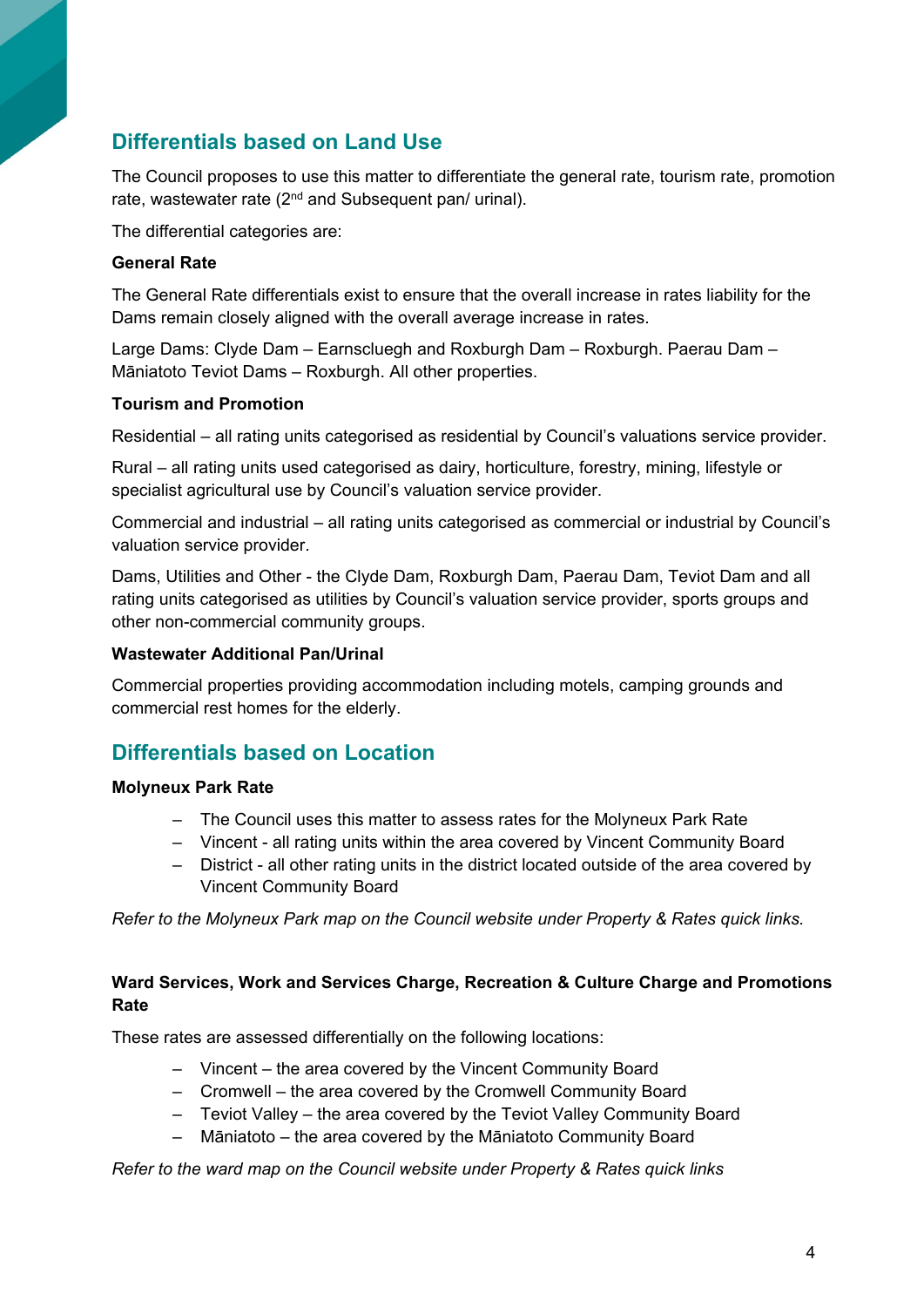# **Differentials based on Availability of Service**

#### **Water Supply**

The categories for the proposed water supply rates are:

- ‒ Connected any rating unit (including vacant sections) that is connected to (lateral/s provided) a council operated water supply
- ‒ Serviceable any rating unit (including vacant sections) that is not connected to (no lateral provided) a council operated wastewater system but is within 100 metres of a wastewater network

#### **Wastewater**

The categories for the proposed wastewater rates are:

- ‒ Connected any rating unit (including vacant sections) that is connected to (lateral/s provided) a council operated wastewater system
- ‒ Serviceable any rating unit (including vacant sections) that is not connected to (no lateral provided) a council operated wastewater system but is within 30 metres of a wastewater network

#### **Environmental Services - Waste Management**

The categories for waste management rates are:

- ‒ Waste management with collection wheelie bins are provided by the Council and a kerb-side collection service is available to the rating unit
- ‒ Waste management without collection no wheelie bins are provided, and no weekly collection service is available to the rating unit
- ‒ Additional rubbish bin additional rubbish bins supplied over and above the initial supply of service
- ‒ Additional mixed recycle bin additional mixed recycle bins supplied over and above the initial supply of service
- ‒ Additional glass recycle bin additional glass recycle bins supplied over and above the initial supply of service

### **Water Rates and Charges**

These targeted rates are assessed differentially, per connection to any rating unit (including vacant sections) within the district which is either connected to (lateral provided) at 100% charge, or serviceable, any rating unit (including vacant sections) that is not connected (no lateral provided) to a council operated water supply but is within 100 metres of a water supply reticulation system, at 50% charge. Rating units which are not connected to a scheme, and which are not serviceable will not be liable for this rate. The rates for the water supply are shown below:

| <b>CONNECTED</b>      | <b>SERVICEABLE</b>    |
|-----------------------|-----------------------|
| (LATERAL PROVIDED)    | (NO LATERAL PROVIDED) |
| 361.69 per connection | 180.71                |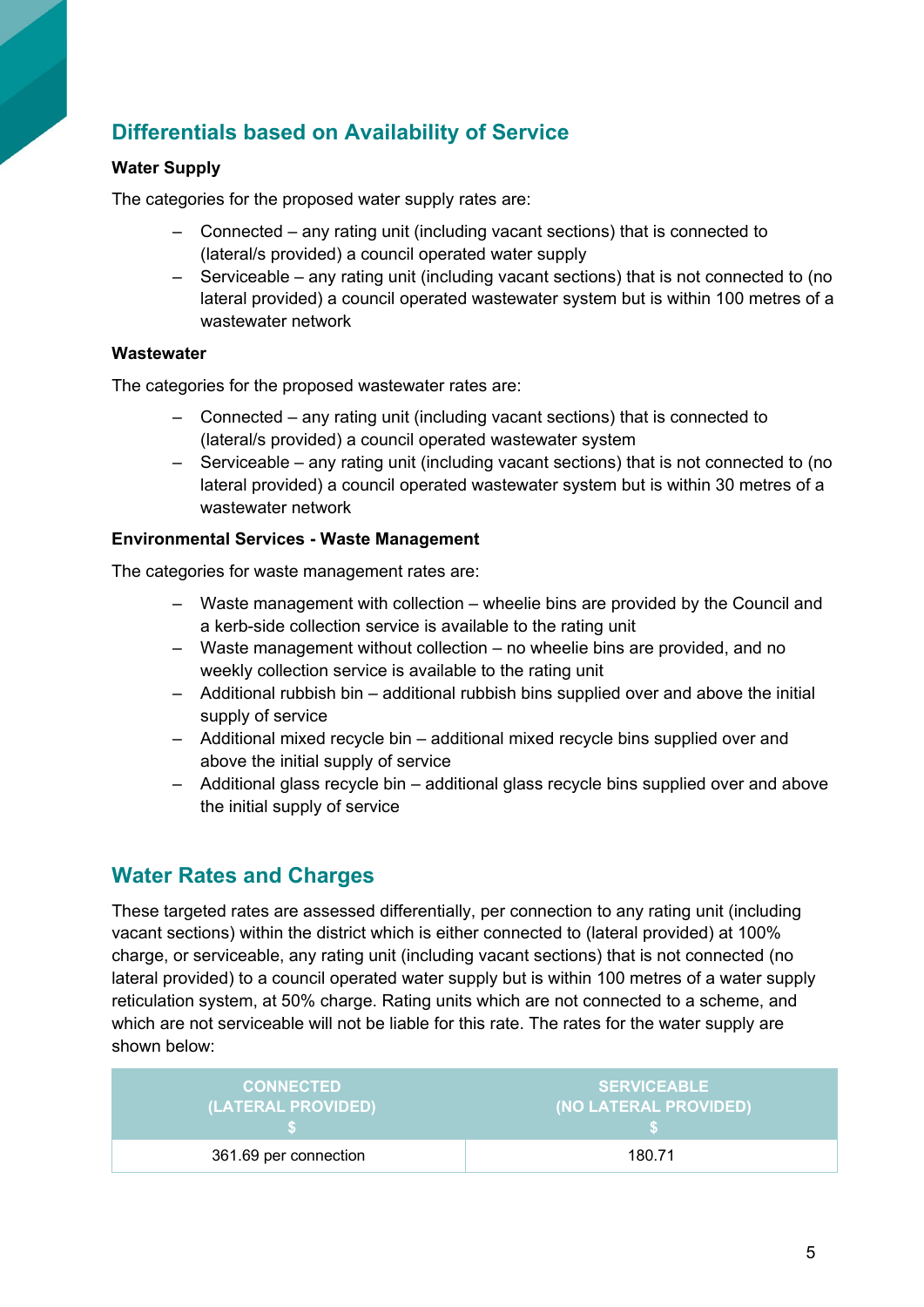The Council sets targeted rates for water charges that are based on volume of water supplied to consumers who will be metered and billed under the Council Water Supply Bylaw 2008. The charge will be \$0.60 per cubic metre for all users on a Council supply with either a water meter, or an unmetered restricted flow.

The Council sets a targeted rate for the Ripponvale Water Scheme Upgrade as a fixed charge per rating unit within the Ripponvale community.

The targeted rate is based as a uniform charge for each rating unit for a finite ten-year period as follows:

| <b>WATER RATES</b>                                           |          |
|--------------------------------------------------------------|----------|
| Ripponvale Water Management (targeted rate payment per year) | \$602.57 |

*(Refer to the Ripponvale Water Upgrade Scheme map on the Council website under Property & Rates quick links and page 183 of the 22-23 Annul Plan).*

#### **Waste Management and Waste Collection Charges**

Where the Council waste collection service is available the charge is set on the basis of the number of containers of waste that the Council collects as part of its standard waste collection service, which is one household rubbish bin, one mixed recycling bin and one glass recycling bin. Household rubbish will be collected fortnightly and each recycling bin will be collected fourweekly. Where a household rubbish bin, mixed recycling bin or glass recycling bin is provided in addition to the standard service Council will charge additional rates per additional bin. Standard waste collection service is compulsory for all improved residential rating units that are situated within a collection area.

*Refer to the Ward map on the Council website under Property & Rates quick links.*

| <b>WASTE MANAGEMENT AND COLLECTION RATES AND CHARGES</b>          |                    |        |
|-------------------------------------------------------------------|--------------------|--------|
| Waste collection with collection 3 bins (availability of service) | Per rating unit    | 475.30 |
| Waste collection additional household rubbish bin (red)           | Per additional bin | 282.80 |
| Waste collection additional mixed recycling bin (yellow)          | Per additional bin | 59.41  |
| Waste collection additional glass recycling bin (blue)            | Per additional bin | 59.41  |

The Council sets a waste management charge which contributes to Environmental education and districtwide waste collection activities such as public bins. All residential land in the district is liable for this charge which is a uniform amount per rating unit.

| <b>WASTE MANAGEMENT AND COLLECTION RATES AND</b><br><b>CHARGES</b> |                 |       |
|--------------------------------------------------------------------|-----------------|-------|
| Waste management charge (no collection from rating unit)           | Per rating unit | 73.98 |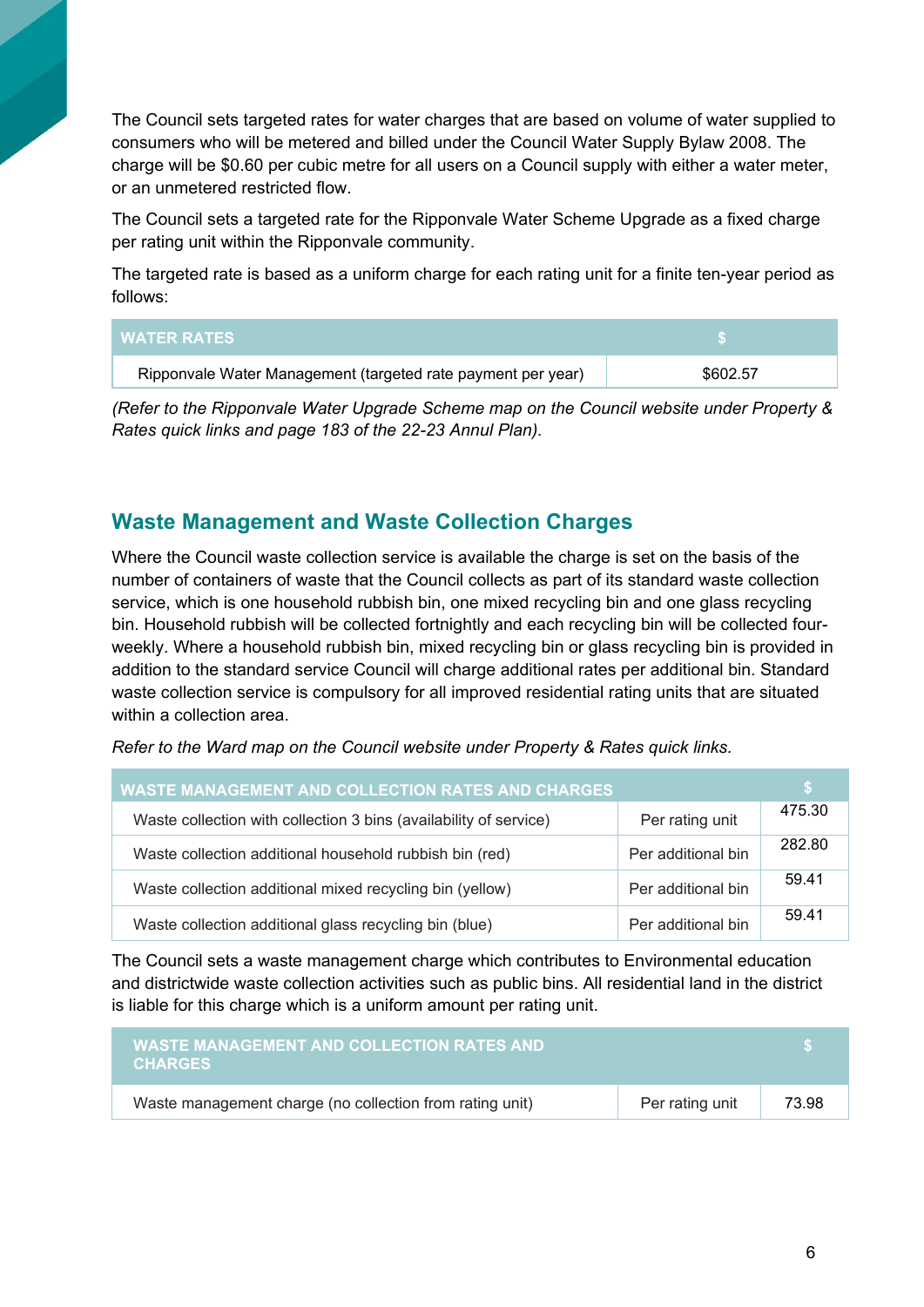### **Wastewater Rates and Charges**

The Council sets a targeted rate for wastewater as a uniform charge assessed differentially per connection to any rating unit (including vacant sections) within the district which are connected to (lateral/s provided) a council operated wastewater system at 100% or serviceable, any rating unit (including vacant sections) that is not connected to (no lateral provided) a council operated wastewater scheme, but is within 30 metres of a wastewater drain at 50%. Rating units which are not connected to a scheme, and which are not serviceable will not be liable for this rate. The Council sets a targeted rate as a uniform charge for each additional pan or urinal in excess of one for those rating units providing commercial accommodation or commercial rest homes for the elderly. The rates for this service are shown below:

| <b>CONNECTED</b>   | <b>SERVICEABLE</b>    | <b>ADDITIONAL PAN</b> |
|--------------------|-----------------------|-----------------------|
| (LATERAL PROVIDED) | (NO LATERAL PROVIDED) | <b>ACCOMMODATION</b>  |
| 601.94             | 300.83                | 150.42                |

The Council sets a targeted rate for wastewater management as a fixed charge per rating unit within Clyde (identified by Valuation Roll 28461).

| Clyde Wastewater Management | 85.02 |
|-----------------------------|-------|

The wastewater management charges will be applied for ground water monitoring and preliminary costs for a Clyde wastewater scheme.

# **Works and Services**

The Council sets a targeted rate for each ward for ward services calculated on the basis of capital value for each rating unit for housing and property, grants, recreation reserve committees and other works.

| <b>WARD/COMMUNITY BOARD</b> | <b>RATE IN \$</b> |
|-----------------------------|-------------------|
| Cromwell                    | 0.00004           |
| Māniatoto                   | 0.00004           |
| <b>Teviot Valley</b>        | 0.00005           |
| Vincent                     | 0.0001            |

*Refer to the Ward map on the Council website under Property & Rates quick links.*

The Council sets a targeted rate for unsubsidised roading, stormwater and public toilets calculated on the basis of capital value on all rateable land in the District.

|                                   | <b>RATE IN \$</b> |
|-----------------------------------|-------------------|
| District Works and Public Toilets | 0.0001606         |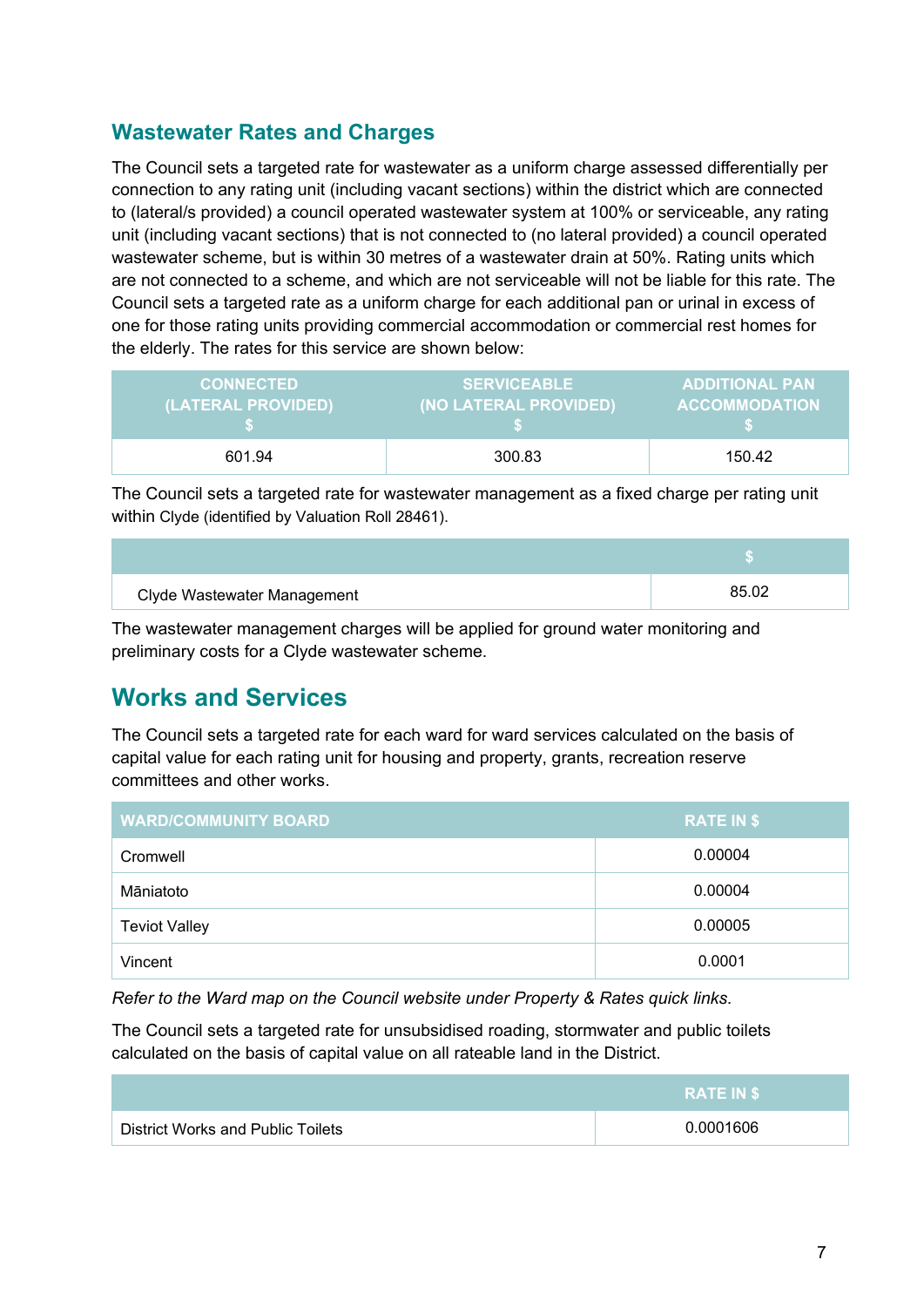The Council sets targeted rates for ward services within each ward on the basis of a uniform charge for each rating unit. The rates are shown in the table below:

| <b>WARD/COMMUNITY BOARD</b> | <b>PER RATING UNIT \$</b> |
|-----------------------------|---------------------------|
| Cromwell                    | 33.71                     |
| Māniatoto                   | 84.33                     |
| <b>Teviot Valley</b>        | 96.40                     |
| Vincent                     | 39.30                     |

*Refer to the Ward map on the Council website under Property & Rates quick links.*

Ward services charges are used to fund Community Board elected members costs and other works for each respective ward.

# **Recreation and Culture**

The Council sets a targeted rate for recreation and culture within each ward. The targeted rates will be based on a uniform charge per rating unit as shown in the table below:

*Refer to the Ward map on the Council website under Property & Rates quick links.*

| <b>WARD/COMMUNITY BOARD</b> | <b>PER RATING UNIT \$</b> |
|-----------------------------|---------------------------|
| Cromwell                    | 592.34                    |
| Māniatoto                   | 613.93                    |
| <b>Teviot Valley</b>        | 394.66                    |
| Vincent                     | 497.19                    |

Recreation and culture charges fund the operations and maintenance of parks and reserves, swimming pools, museums, sports club loan assistance, community halls and other recreation facilities and amenities.

The Council sets a targeted rate for Molyneux Park differentially across the District. This is set as a fixed charge per rating unit where rating units outside the Vincent Community Board area pay one third of the charge payable by those rating units situated within this area as shown in the table below:

| <b>CATEGORY</b>               | <b>PER UNIT \$</b> |
|-------------------------------|--------------------|
| Molyneux Park Vincent         | 41.03              |
| <b>Molyneux Park District</b> | 13.67              |

*Refer to the Molyneux Park map on the Council website under Property & Rates quick links.*

The Council sets a targeted rate for library services as a uniform charge per rating unit. The targeted rates will be based as a uniform charge for each rating unit as shown in the table below: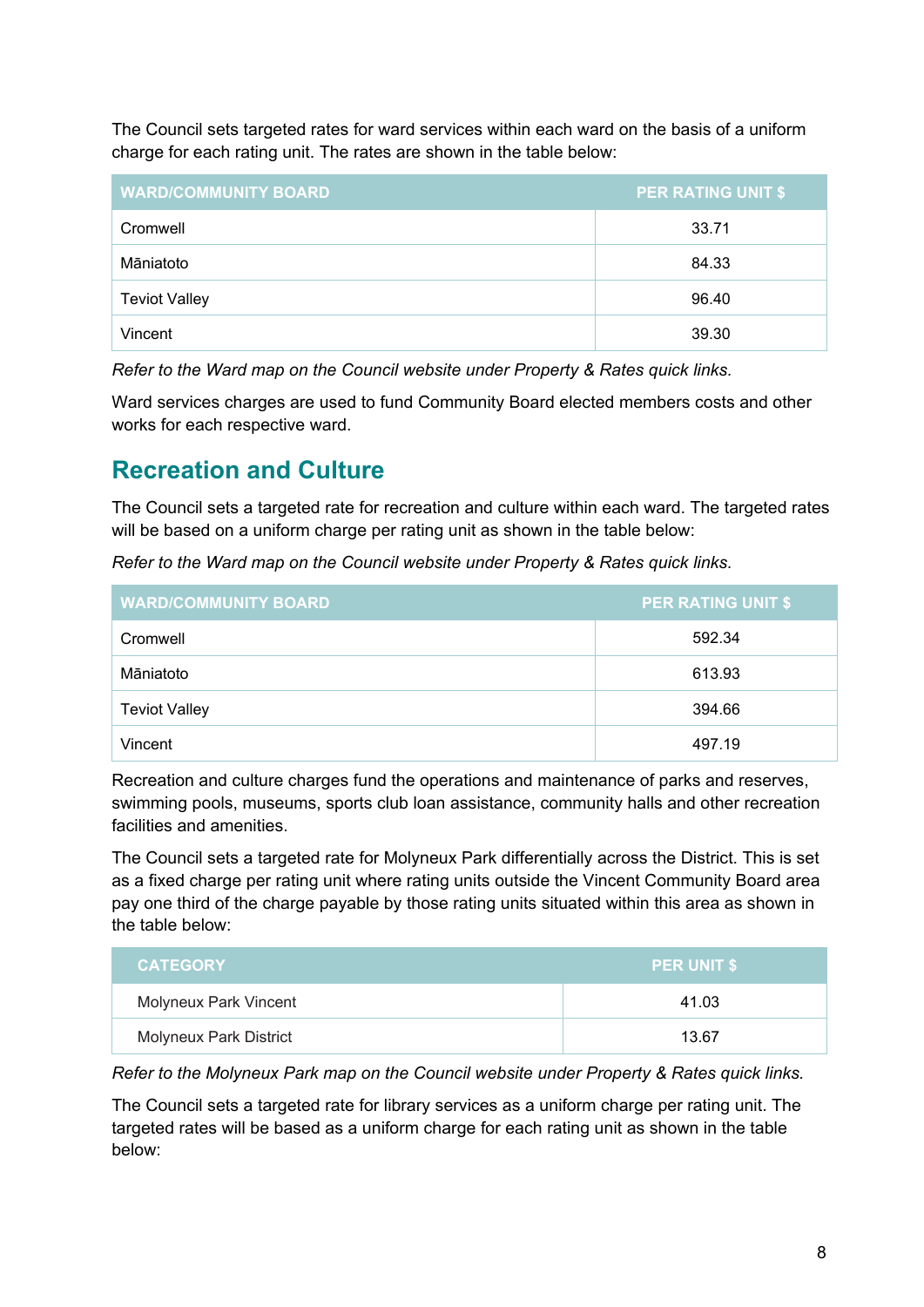| <b>District Library</b><br>100.65 | <b>CATEGORY</b> | <b>PER RATING UNIT \$</b> |  |  |
|-----------------------------------|-----------------|---------------------------|--|--|
|                                   |                 |                           |  |  |

Library charges are applied to operations and maintenance of libraries.

The Council sets a targeted rate for Tracks and Waterways as a uniform charge per rating unit, across the District. The targeted rate is based as a uniform charge for each rating unit as follows:

| <b>CATEGORY</b>      | <b>PER RATING UNIT \$</b> |  |  |
|----------------------|---------------------------|--|--|
| Tracks and Waterways | 17.19                     |  |  |

Tracks and Waterways charges are applied to operations and maintenance of facilities associated with Lake Dunstan, the Clutha River and other tracks and waterways throughout the District.

# **Promotion**

The Council sets a targeted rate for promotion within each community board. For each community board the rate will be on a differential basis, based on the use to which the rating unit is placed (as defined in the General Rate category). The targeted rates are based on the capital value of all rating units as shown in the table as follows:

|                                  | <b>RATES IN \$</b> |  |
|----------------------------------|--------------------|--|
| <b>Cromwell Community Board</b>  |                    |  |
| Commercial and Industrial        | 0.0000881          |  |
| <b>Residential</b>               | 0.0000164          |  |
| Rural                            | 0.0000126          |  |
| <b>Dams and Utilities</b>        | 0.0000113          |  |
| <b>Vincent Community Board</b>   |                    |  |
| <b>Commercial and Industrial</b> | 0.000047           |  |
| Residential                      | 0.0000087          |  |
| Rural                            | 0.0000067          |  |
| <b>Dams and Utilities</b>        | 0.000006           |  |
| <b>Teviot Community Board</b>    |                    |  |
| Commercial and Industrial        | 0.0000131          |  |
| Residential                      | 0.0000024          |  |
| Rural                            | 0.0000019          |  |
| <b>Dams and Utilities</b>        | 0.0000017          |  |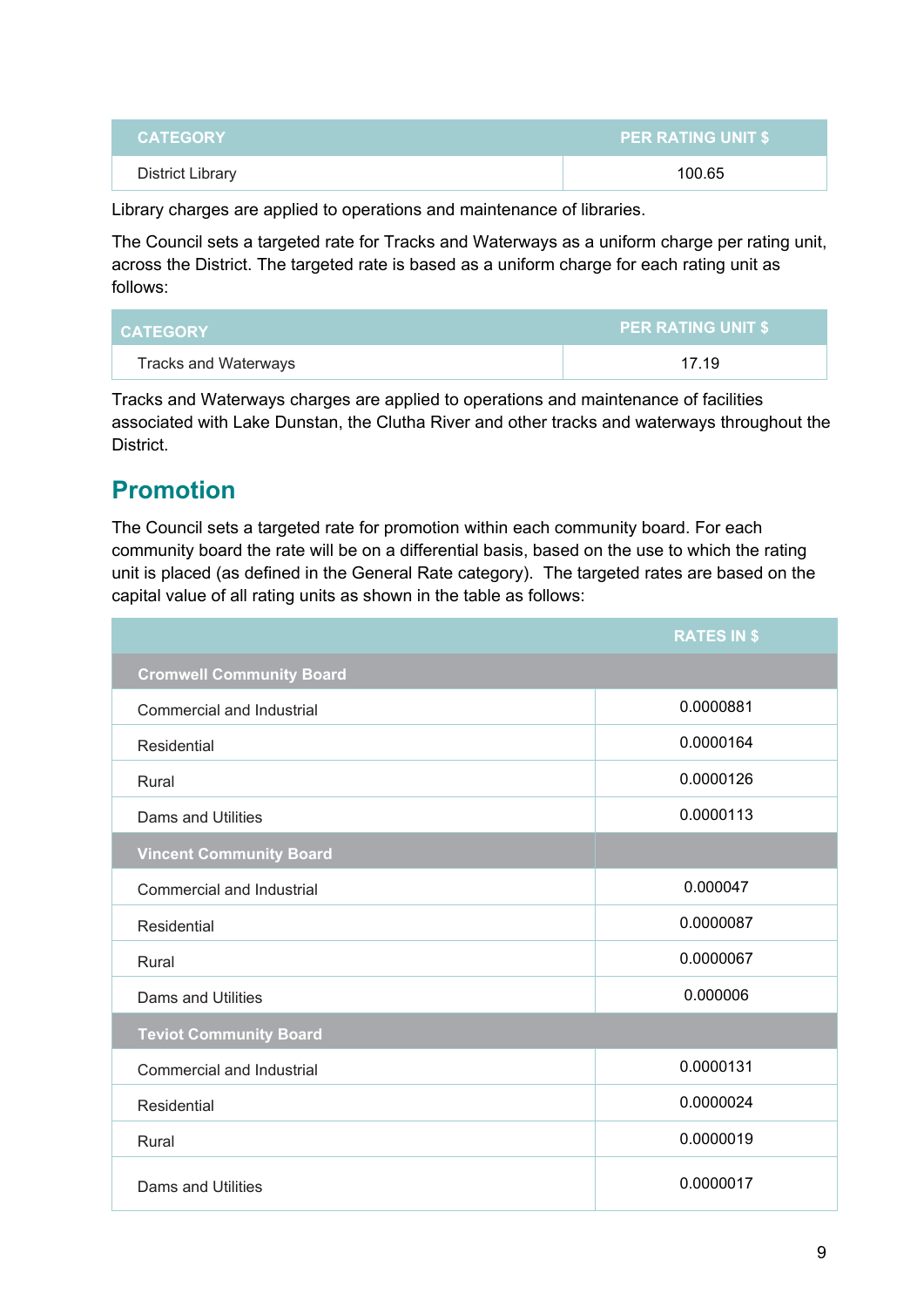|                                  | <b>RATES IN \$</b> |
|----------------------------------|--------------------|
| <b>Māniatoto Community Board</b> |                    |
| Commercial and Industrial        | 0.0000244          |
| Residential                      | 0.0000045          |
| Rural                            | 0.0000035          |
| Dams and Utilities               | 0.0000031          |

The rate revenue is used to provide grants to promote local areas within the District.

# **Planning and Environment**

The Council sets a planning and environment rate on all rating units. The rate is based on the capital value of all rating units in the District according to the table below:

|                                 | <b>RATES IN ST</b> |
|---------------------------------|--------------------|
| <b>Planning and Environment</b> | 0.0002438          |

Planning and Environment rates are used to fund functions including Resource Management, Environmental Health and Building, Civil Defence and Rural Fire.

# **Economic Development**

The Council sets an economic development rate on all rating units. The rate is based on the capital value of all rating units in the District according to the table below:

|                      | <b>RATES IN \$</b> |
|----------------------|--------------------|
| Economic Development | 0.0000208          |

# **Tourism**

The Council sets a tourism rate on a differential basis based on use (with the differential categories being "Residential", "Rural", "Commercial and Industrial", "Dams and Utilities") on all rating units (as defined in the General Rate category). The rate is based on the capital value of all rating units in the District except "Sport and Recreation" in accordance with the table below:

|                           | <b>RATES IN \$</b> |
|---------------------------|--------------------|
| Residential               | 0.0000721          |
| Rural                     | 0.0000555          |
| Commercial and Industrial | 0.0003871          |
| Dams, Utilities           | 0.0000497          |

The tourism rate will be used to fund visitor information centres and tourism development within the district.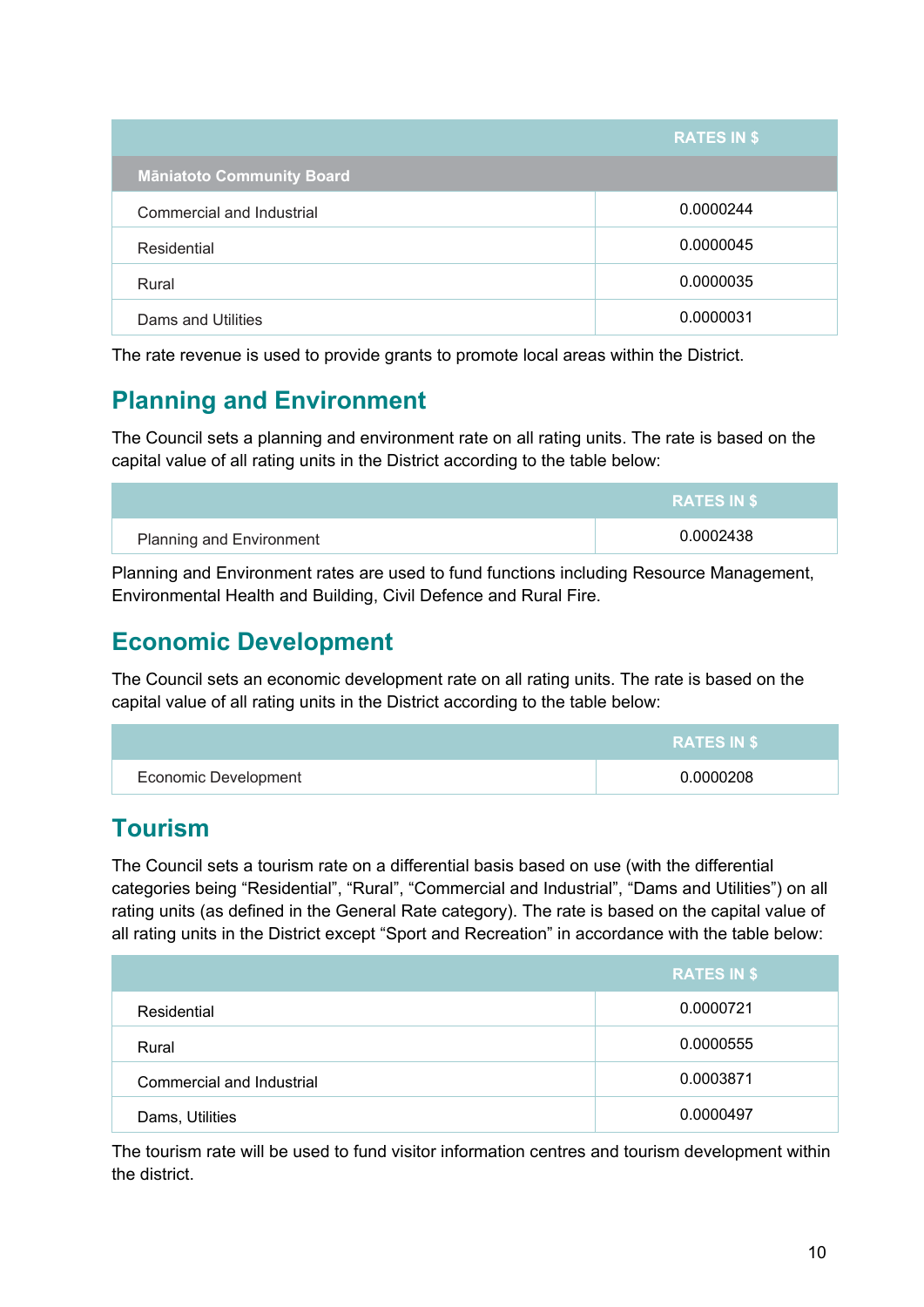# **General Rate**

The Council sets a general rate on a differential basis based on use (with the differential categories being "Large Dams", "Paerau Dam - Māniatoto" , "Teviot Power Scheme - Roxburgh" and "All areas excluding Large Dams, Paerau Dam - Māniatoto, Teviot Dam - Roxburgh") on all rating units (as defined in the General Rate category). The rate is based on the land value of all rating units in the District according to the table below:

|                                                                                      | <b>RATES IN \$</b> |
|--------------------------------------------------------------------------------------|--------------------|
| All areas excluding Large Dams, Paerau Dam - Māniatoto, and<br>Teviot Dam - Roxburgh | 0.00111            |
| Large Dams                                                                           | 0.1628             |
| Paerau Dam - Māniatoto                                                               | 0.0832             |
| Teviot Power Scheme - Roxburgh                                                       | 0.12096            |

General rates are used to fund the costs of functions not delegated to a Community Board and not covered by any other rate or charge. Included are housing, district grants, regional identity, roading (other than the uniform charge contribution), noxious plant control, airports and other infrastructure.

# **Uniform Annual General Charge**

The Council sets a uniform annual charge on every rating unit.

|           | <b>PER RATING UNIT \$</b> |
|-----------|---------------------------|
| All areas | 101.38                    |

The uniform annual general charge is used to fund democracy, and other amenities controlled by the Council.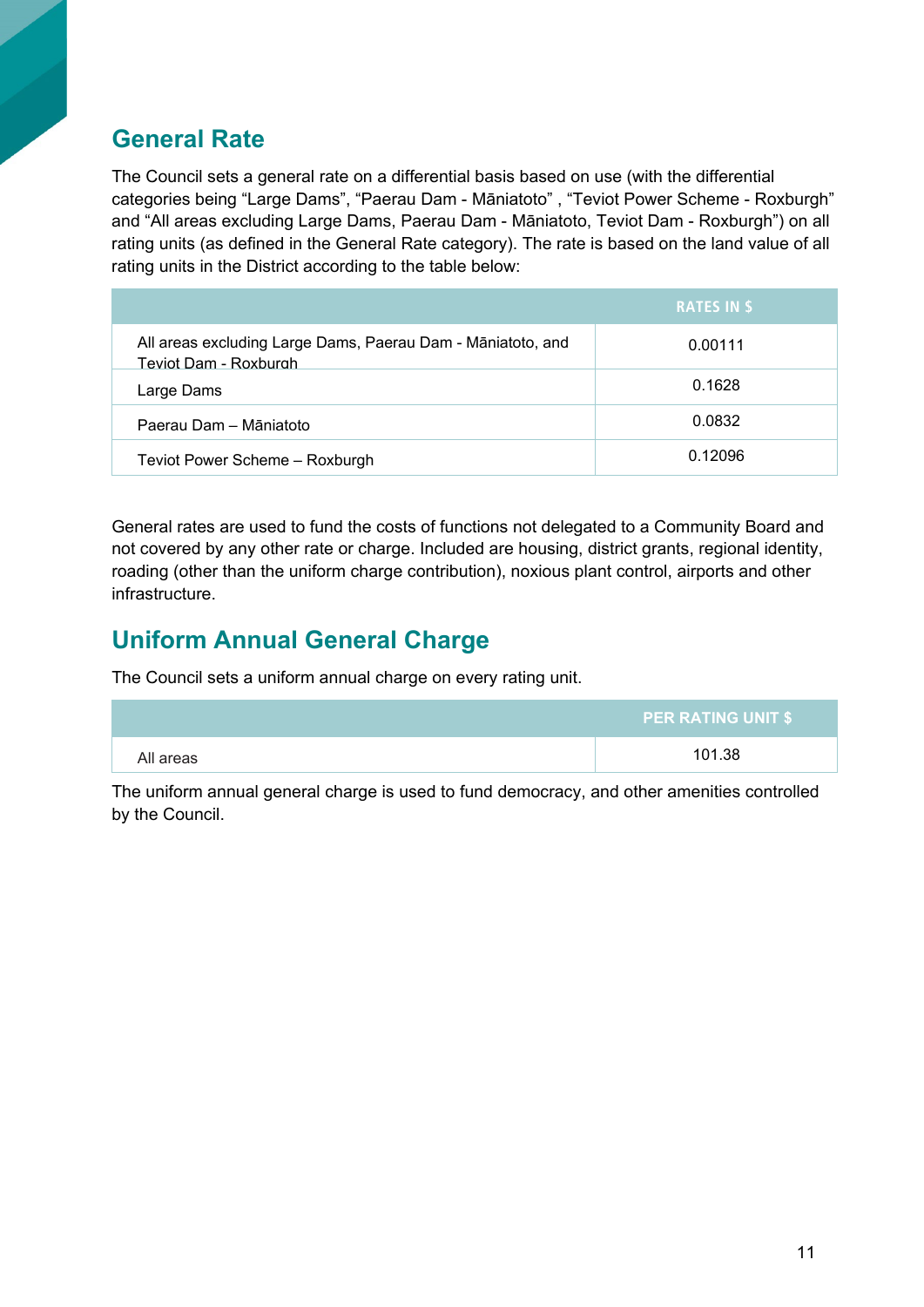# **Funding Impact Statement: Total Rates to be collected**

The revenue and financing mechanisms to be used by the Council, including the amount to be produced by each mechanism, are as follows (all GST inclusive):

| <b>REVENUE AND FINANCING MECHANISMS</b>       | 2022/23<br><b>\$000s</b> | 2021/22<br><b>\$000s</b> |  |  |  |
|-----------------------------------------------|--------------------------|--------------------------|--|--|--|
| <b>GENERAL RATES</b>                          |                          |                          |  |  |  |
| <b>General Rate</b>                           | 8,167                    | 7,769                    |  |  |  |
| Uniform Annual General Charge                 | 1,404                    | 1,194                    |  |  |  |
| <b>TARGETED RATES</b>                         |                          |                          |  |  |  |
| <b>Planning and Environment Rate</b>          | 3,096                    | 2,741                    |  |  |  |
| <b>Economic Development Rate</b>              | 264                      | 215                      |  |  |  |
| <b>Tracks and Waterways Charge</b>            | 267                      | 135                      |  |  |  |
| <b>Tourism Rate</b>                           | 1,138                    | 1,114                    |  |  |  |
| Waste Management and Collection Charge        | 5,186                    | 4,744                    |  |  |  |
| <b>District Library Charge</b>                | 1,394                    | 1,311                    |  |  |  |
| Molyneux Park Charge                          | 349                      | 316                      |  |  |  |
| <b>District Works and Public Toilets Rate</b> | 2,040                    | 1,805                    |  |  |  |
| <b>District Water Supply</b>                  | 3,814                    | 3,704                    |  |  |  |
| <b>District Wastewater</b>                    | 5,390                    | 4,276                    |  |  |  |
| <b>WARD TARGETED RATES</b>                    |                          |                          |  |  |  |
| <b>Vincent Community Board</b>                |                          |                          |  |  |  |
| <b>Vincent Promotion Rate</b>                 | 48                       | 48                       |  |  |  |
| Vincent Recreation and Culture Charge         | 2,899                    | 2,794                    |  |  |  |
| Vincent Ward Services Charge                  | 229                      | 222                      |  |  |  |
| <b>Vincent Ward Services Rate</b>             | 468                      | 435                      |  |  |  |
| Clyde Wastewater Management                   | 72                       | 72                       |  |  |  |
| <b>Cromwell Community Board</b>               |                          |                          |  |  |  |
| <b>Cromwell Promotion Rate</b>                | 129                      | 129                      |  |  |  |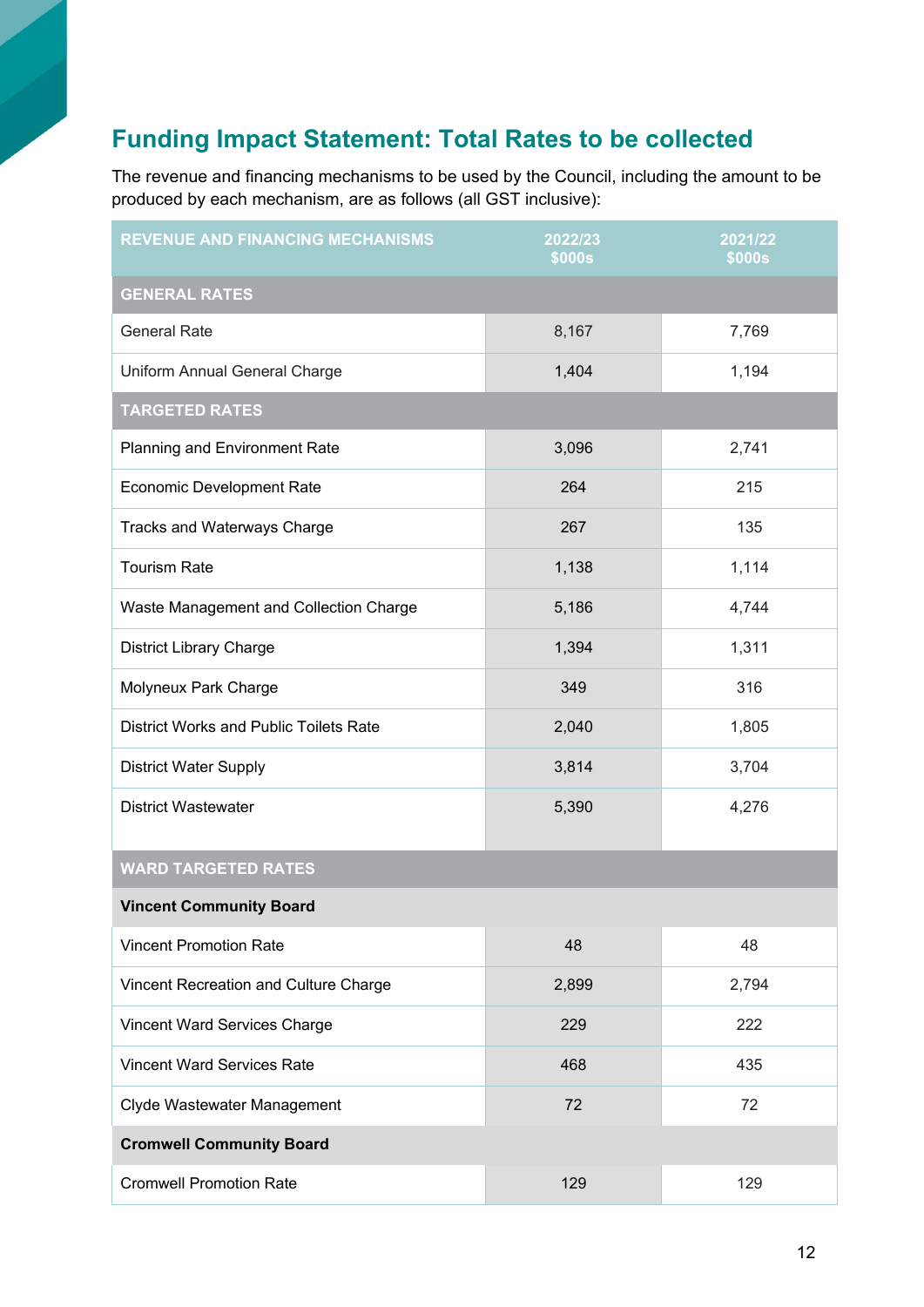| <b>REVENUE AND FINANCING MECHANISMS</b>   | 2022/23<br><b>\$000s</b> | 2021/22<br><b>\$000s</b> |  |  |
|-------------------------------------------|--------------------------|--------------------------|--|--|
| Cromwell Recreation and Culture Charge    | 3,197                    | 3,101                    |  |  |
| <b>Cromwell Ward Services Charge</b>      | 182                      | 178                      |  |  |
| <b>Cromwell Ward Services Rate</b>        | 193                      | 146                      |  |  |
| <b>Māniatoto Community Board</b>          |                          |                          |  |  |
| Māniatoto Promotion Rate                  | 6                        | 6                        |  |  |
| Māniatoto Recreation and Culture Charge   | 900                      | 905                      |  |  |
| Māniatoto Ward Services Charge            | 123                      | 120                      |  |  |
| Māniatoto Ward Services Rate              | 53                       | 60                       |  |  |
| <b>Teviot Valley Community Board</b>      |                          |                          |  |  |
| <b>Teviot Valley Promotion</b>            | $\overline{2}$           | 2                        |  |  |
| Teviot Valley Recreation and Culture      | 447                      | 420                      |  |  |
| <b>Teviot Valley Ward Services Charge</b> | 109                      | 105                      |  |  |
| <b>Teviot Ward Services Rate</b>          | 50                       | 52                       |  |  |

Note: These figures are GST inclusive whereas the Activity Funding Impact Statements are GST exclusive. These rates to be collected do not include volumetric water charges.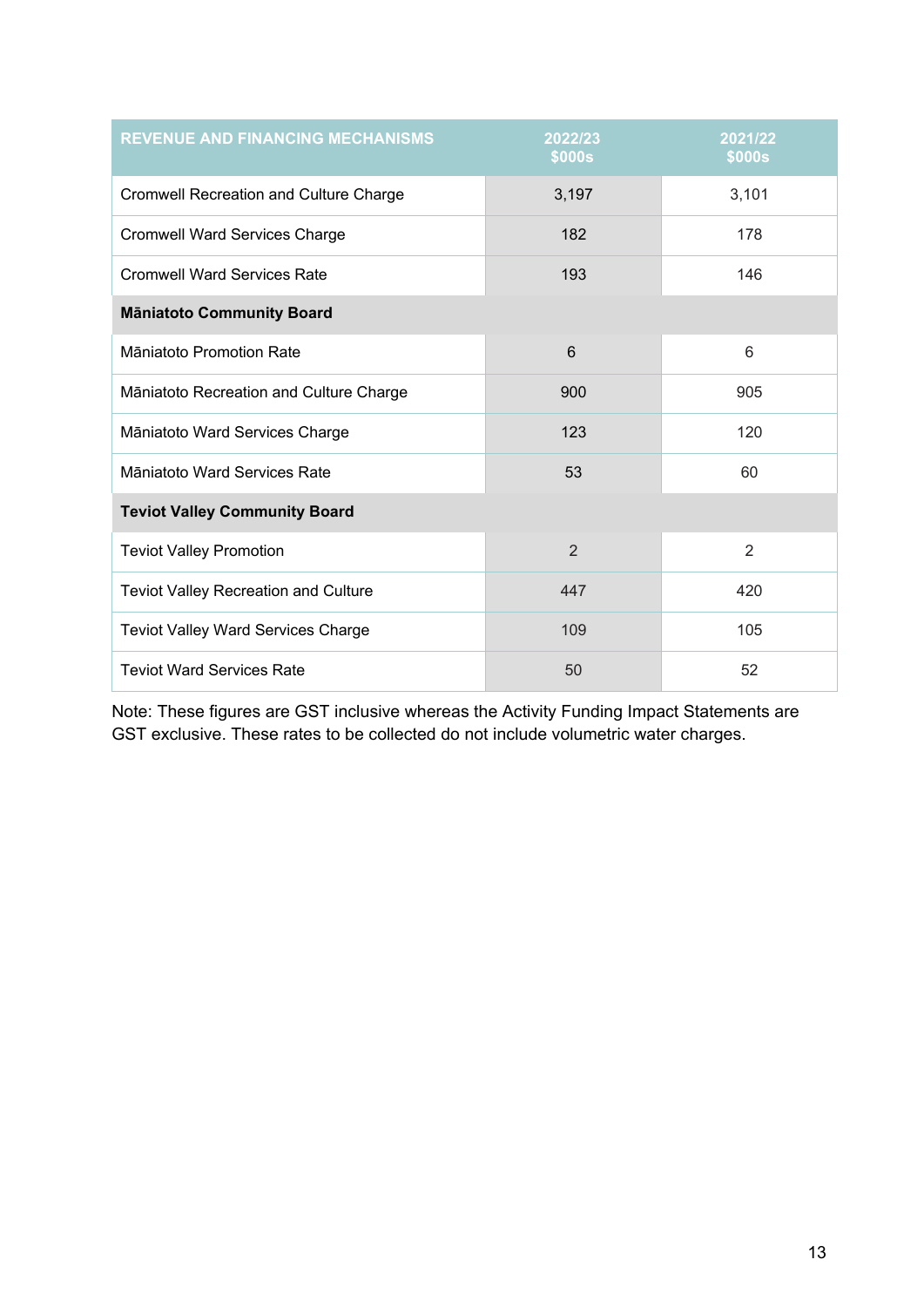# **Rating Examples**

| <b>Property Description</b>         | 2021                           | 2021                 | 2021/22      | 2022/23      | <b>Change</b> | <b>Change</b> |
|-------------------------------------|--------------------------------|----------------------|--------------|--------------|---------------|---------------|
|                                     | <b>Capital</b><br><b>Value</b> | Land<br><b>Value</b> | <b>Rates</b> | <b>Rates</b> |               | %             |
| Alexandra Commercial                | 485,000                        | 160,000              | 4,059.48     | 4,386.01     | 326.53        | 8%            |
| Alexandra Hotel                     | 960,000                        | 630,000              | 5,694.76     | 6,320.99     | 626.23        | 11%           |
| Alexandra Lifestyle Block           | 860,000                        | 520,000              | 1,849.39     | 1,951.29     | 101.90        | 6%            |
| Alexandra Major Motel               | 4,810,000                      | 1,070,000            | 13,961.84    | 15,487.62    | 1,525.78      | 11%           |
| Alexandra Motel                     | 750,000                        | 335,000              | 3,720.70     | 4,078.15     | 357.45        | 10%           |
| Alexandra Residential               | 440,000                        | 245,000              | 2,568.29     | 2,774.44     | 206.15        | 8%            |
| Bannockburn Vineyard                | 2,720,000                      | 1,290,000            | 3,602.94     | 3,805.63     | 202.69        | $6\%$         |
| Clyde Commercial                    | 1,290,000                      | 400,000              | 3,942.35     | 4,101.64     | 159.29        | 4%            |
| Clyde Motel                         | 1,270,000                      | 620,000              | 4,195.40     | 4,345.46     | 150.06        | 4%            |
| Clyde Residence                     | 530,000                        | 255,000              | 2,221.16     | 2,322.90     | 101.74        | 5%            |
| <b>Cromwell Commercial</b>          | 900,000                        | 760,000              | 3,758.65     | 3,984.92     | 226.27        | 6%            |
| <b>Cromwell Farm</b>                | 2,490,000                      | 1,940,000            | 4,187.11     | 4,402.99     | 215.88        | 5%            |
| Cromwell Large Farm                 | 9,500,000                      | 5,380,000            | 11,261.44    | 11,928.94    | 667.50        | 6%            |
| Cromwell Lifestyle Block            | 1,090,000                      | 580,000              | 2,433.14     | 2,556.47     | 123.33        | 5%            |
| <b>Cromwell Major Hotel</b>         | 9,040,000                      | 3,160,000            | 22,512.87    | 25,053.52    | 2,540.65      | 11%           |
| <b>Cromwell Motel</b>               | 2,690,000                      | 1,740,000            | 9,692.55     | 10,561.13    | 868.58        | 9%            |
| <b>Cromwell Residence</b>           | 540,000                        | 340,000              | 2,772.97     | 2,973.71     | 200.74        | 7%            |
| <b>Cromwell Storage</b>             | 4,130,000                      | 1,560,000            | 7,517.46     | 7,898.77     | 381.31        | 5%            |
| Earnscleugh Lifestyle Block         | 680,000                        | 355,000              | 1,576.07     | 1,663.40     | 87.33         | 6%            |
| Earnscleugh Orchard                 | 1,670,000                      | 510,000              | 2,274.24     | 2,413.97     | 139.73        | 6%            |
| Māniatoto Farm                      | 1,750,000                      | 1,430,000            | 3,383.36     | 3,508.77     | 125.41        | 4%            |
| Māniatoto Large Farm                | 18,660,000                     | 16,050,000           | 27,385.35    | 28,568.79    | 1,183.44      | 4%            |
| Māniatoto Lifestyle Block           | 305,000                        | 140,000              | 1,288.79     | 1,322.30     | 33.51         | 3%            |
| Māniatoto Rural - Hotel             | 420,000                        | 200,000              | 1,428.50     | 1,495.98     | 67.48         | 5%            |
| Manuherikia Farm                    | 4,630,000                      | 4,080,000            | 7,685.74     | 8,096.25     | 410.51        | 5%            |
| Manuherikia Large Farm              | 12,800,000                     | 11,200,000           | 19,697.14    | 20,754.65    | 1,057.51      | 5%            |
| Manuherikia Lifestyle Block         | 280,000                        | 160,000              | 1,152.34     | 1,213.64     | 61.30         | 5%            |
| Naseby Residence                    | 305,000                        | 102,000              | 2,484.28     | 2,650.58     | 166.30        | 7%            |
| Omakau Residence                    | 380,000                        | 107,000              | 2,387.23     | 2,585.50     | 198.27        | 8%            |
| Patearoa Residence                  | 210,000                        | 70,000               | 1,529.51     | 1,560.34     | 30.83         | 2%            |
| Ranfurly - Hotel                    | 360,000                        | 144,000              | 3,294.67     | 3,599.56     | 304.89        | 9%            |
| <b>Ranfurly Commercial Property</b> | 190,000                        | 32,000               | 2,414.84     | 2,574.33     | 159.49        | 7%            |
| <b>Ranfurly Residence</b>           | 255,000                        | 86,000               | 2,441.55     | 2,605.74     | 164.19        | 7%            |
| Roxburgh - Commercial               | 230,000                        | 104,000              | 2,279.97     | 2,480.86     | 200.89        | 9%            |
| Roxburgh - Hotel                    | 280,000                        | 114,000              | 2,332.64     | 2,535.58     | 202.94        | 9%            |
| Roxburgh Orchard                    | 305,000                        | 146,000              | 1,789.20     | 1,886.31     | 97.11         | 5%            |
| Roxburgh Farm                       | 3,280,000                      | 2,690,000            | 5,239.25     | 5,516.16     | 276.91        | 5%            |
| Roxburgh Large Farm                 | 14,000,000                     | 12,300,000           | 20,803.69    | 21,835.57    | 1,031.88      | 5%            |
| Roxburgh Residence                  | 305,000                        | 78,000               | 2,214.63     | 2,418.22     | 203.59        | 9%            |
| Roxburgh Rural Industry             | 1,410,000                      | 195,000              | 2,516.07     | 2,648.17     | 132.10        | 5%            |
| Omakau Hotel                        | 1,190,000                      | 330,000              | 6,209.73     | 7,050.66     | 840.93        | 14%           |
| <b>Ophir Residence</b>              | 410,000                        | 122,000              | 1,927.06     | 2,018.26     | 91.20         | 5%            |
| <b>Ophir Commercial</b>             | 1,520,000                      | 160,000              | 3,662.72     | 3,832.76     | 170.04        | 5%            |
| Pisa Moorings Residential           | 740,000                        | 315,000              | 2,488.32     | 2,694.53     | 206.21        | 8%            |
| Bannockburn Hotel                   | 1,200,000                      | 680,000              | 3,942.66     | 4,177.66     | 235.00        | 6%            |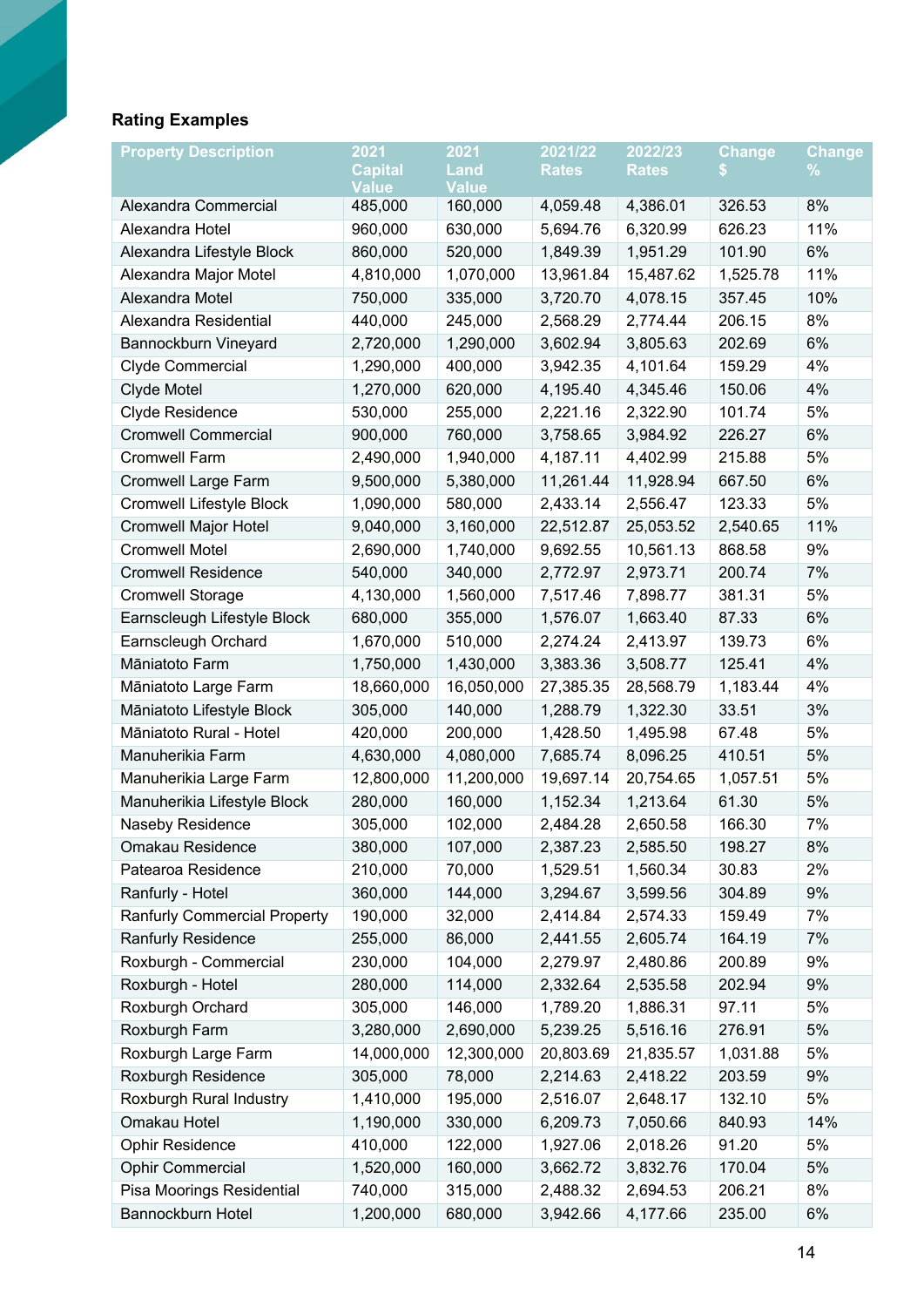| <b>Property Description</b>   | 2021<br><b>Capital</b><br><b>Value</b> | 2021<br>Land<br><b>Value</b> | 2021/22<br><b>Rates</b> | 2022/23<br><b>Rates</b> | <b>Change</b> | <b>Change</b><br>$\%$ |
|-------------------------------|----------------------------------------|------------------------------|-------------------------|-------------------------|---------------|-----------------------|
| <b>Millers Flat Residence</b> | 280,000                                | 49,000                       | 1,319.09                | 1,408.81                | 89.72         | 7%                    |
| Earnscleugh Vineyard          | 2,330,000                              | 790,000                      | 2,928.73                | 3,109.88                | 181.15        | 6%                    |
| Bannockburn Residential       | 960,000                                | 760,000                      | 2,921.63                | 3,048.40                | 126.77        | 4%                    |
| Omakau Residential            | 500,000                                | 184,000                      | 3,673.30                | 3,948.02                | 274.72        | 7%                    |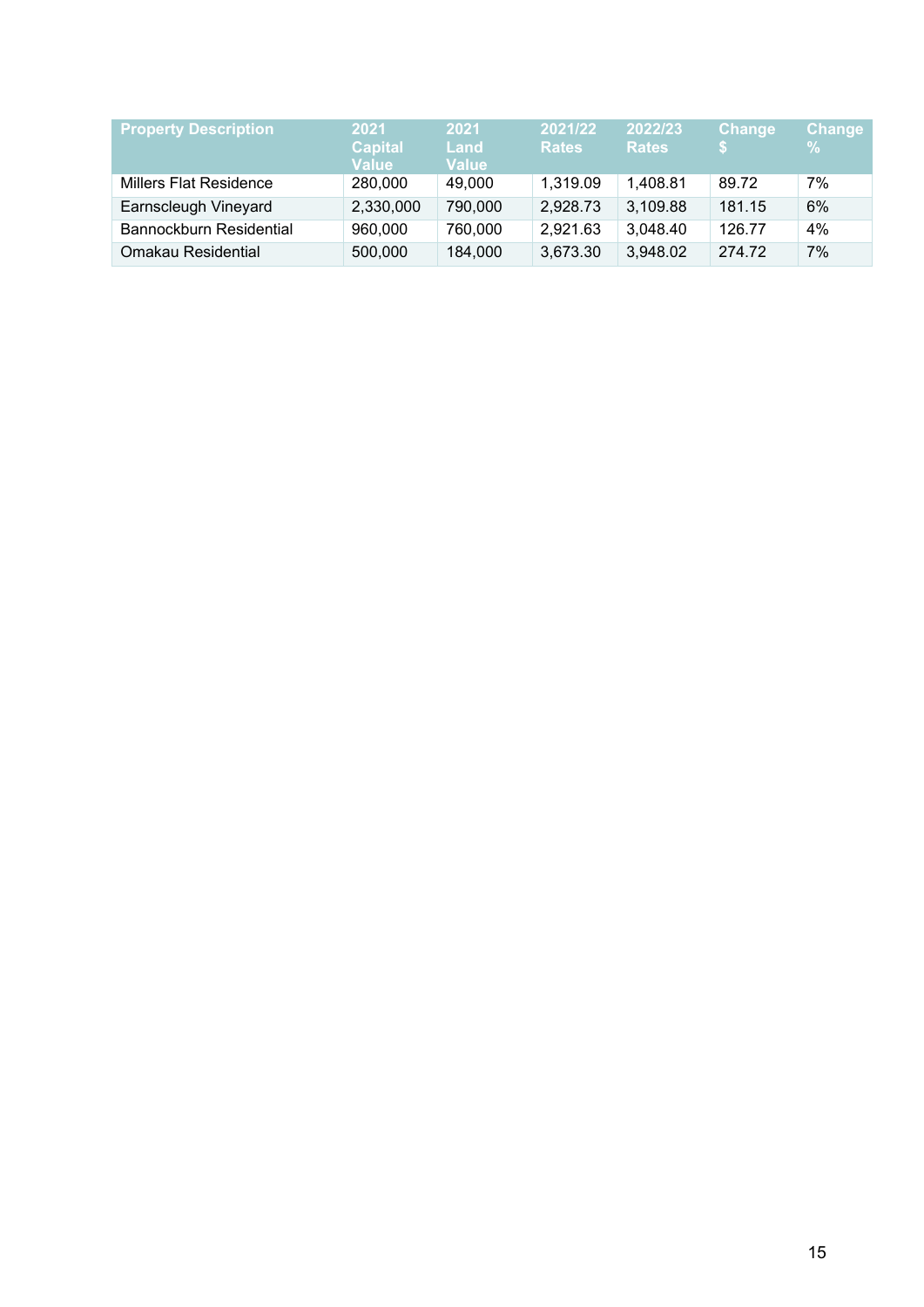# **Operational Rating Principles**

# **Payment Options**

Rates may be paid by:

- ‒ Cash
- ‒ EFTPOS (excluding from a credit card account)
- ‒ Direct debit (Council's preferred method of payment)
- ‒ Internet transfer or telephone initiated direct credit
- ‒ Or by prior arrangement with the Rates Department on (03) 440 0617
- ‒ Credit card via www.codc.govt.nz. There will be a service charge payable direct to Council's bankers by ratepayers who use this option.

During the hours of 8.30am to 5pm, Monday to Friday at any of the following:

- ‒ Council Offices, William Fraser Building, 1 Dunorling Street, Alexandra
- Cromwell Service Centre, 42 The Mall, Cromwell
- ‒ Māniatoto Service Centre, 15 Pery Street, Ranfurly
- ‒ Roxburgh Service Centre, 120 Scotland Street, Roxburgh (9am to 4.30pm)

# **Inspection of and Objection to Rating Information and Records**

The Complete Rating Information Database (CRID) and the Rating Information Database and related rates records are available for inspection between 8.30am to 4.30pm, Monday to Friday, at any of the following:

- ‒ Council Offices, William Fraser Building, Dunorling Street, Alexandra
- Cromwell Service Centre, 42 The Mall, Cromwell
- ‒ Māniatoto Service Centre, 15 Pery Street, Ranfurly
- ‒ Roxburgh Service Centre, 120 Scotland Street, Roxburgh (9am to 4pm)

Any interested person may inspect the CRID. Inspection is free but there may be a fee payable for the supply of particulars from the CRID.

- The following persons may inspect the rates records for a rating unit in accordance with the Local Government (Rating) Act 2002:
- ‒ The ratepayer
- ‒ Anyone authorised, in writing, by the ratepayer to do so
- ‒ Any person who has become liable to pay the rates under the recovery provisions of the Local Government (Rating) Act 2002
- ‒ A solicitor, landbroker or real estate agent
- ‒ Any member of the public with respect to rates assessed, but not including arrears, remissions or postponed rates

Any ratepayer named in the Rating Information Database (RID) can object to the information in the RID on the following grounds:

- ‒ Rating unit listed in the District Valuation Roll (DVR) has been omitted from the RID
- Information from the DVR has been omitted or incorrectly entered in the RID
- ‒ Information entered in the RID (other than information from the DVR) is incorrect
- ‒ A lawful amendment to the DVR has not been entered in the RID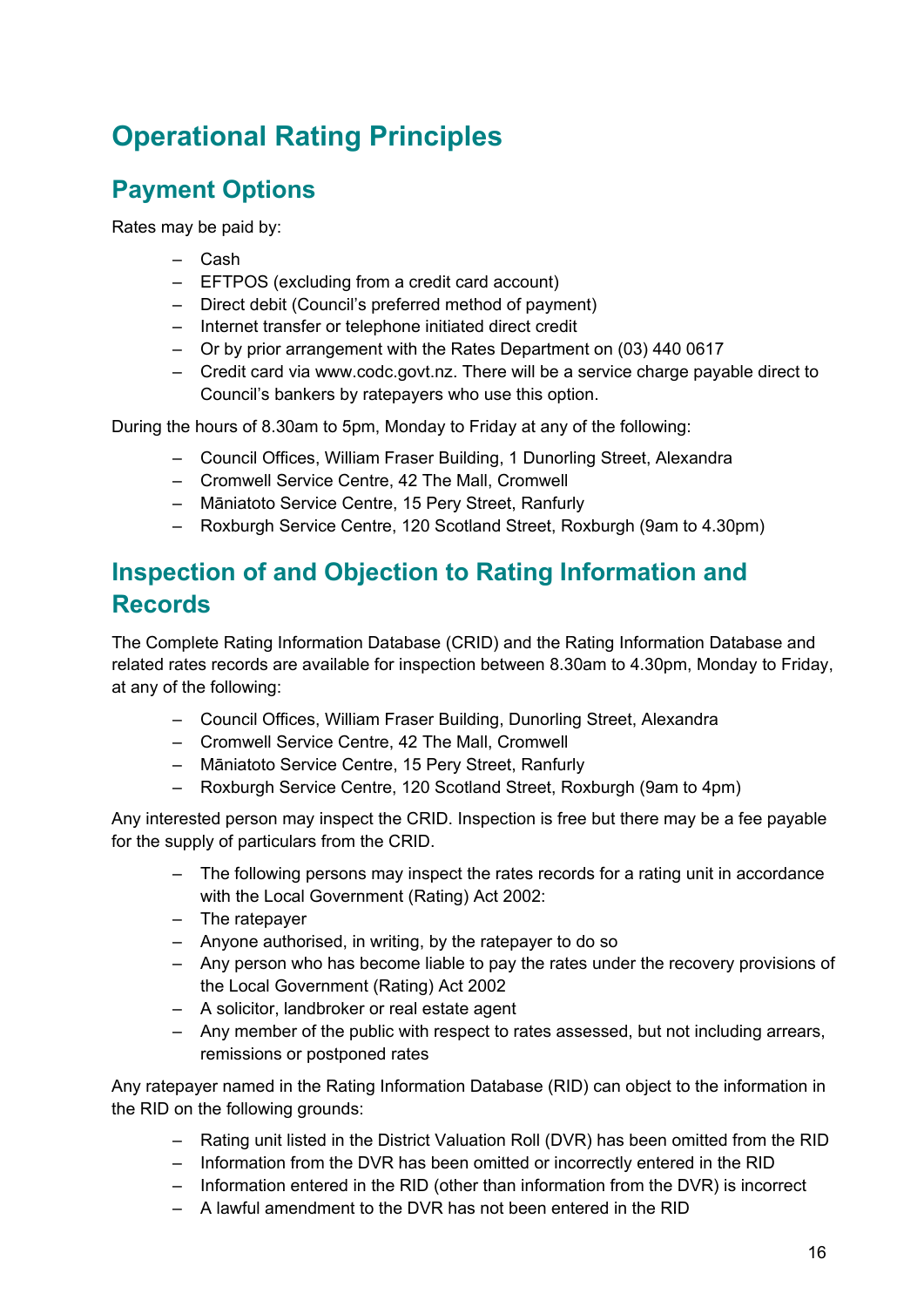Objections to the rates records of a rating unit may only be made by:

- ‒ The ratepayer, or
- ‒ Someone who has become liable to pay the rates on the unit under the recovery provisions

Objections to rates records may only be made on the following grounds:

- ‒ The rates have been incorrectly calculated, or
- The balance shown as owing on the rating unit is incorrect

The Council will notify objectors in writing of its decision regarding an objection.

# **Delegation**

Section 132 of the Local Government (Rating) Act 2002 allows Council to delegate the exercise of functions, powers or duties conferred by this Act on the local authority to:

- ‒ its chief executive officer; or
- ‒ any other specified officer of the local authority.

Council has put in place the following delegations:

- 1. The decision whether disclosure of a name is necessary to identify a rating unit (s28 (2) of the Act) – to the Chief Executive Officer (CEO) and Executive Manager – Corporate Services, acting alone.
- 2. Authority to determine the fee payable for supplying a copy of the Rates Information Database (RID) (Section 28 (3) of the Act) – to the Executive Manager – Corporate Services.
- 3. Authority to determine objections to the RID (Section 29 of the Act) to the CEO, Executive Manager – Corporate Services and Finance Manager, any two acting jointly.
- 4. Authority to remove names from the RID (Section 35 (b) of the Act) to the Executive Manager – Corporate Services, Finance Manager, and Rates Officer acting alone.
- 5. Authority to determine objections to rates records (Section 39 of the Act) to the CEO, Executive Manager – Corporate Services and Finance Manager, any two acting jointly.
- 6. Authority to correct errors in RIDs and Rate Records (Section 40 of the Act) to the Executive Manager – Corporate Services, Finance Manager and Rates Officer, acting alone.
- 7. Authority to fix the interest rate to be charged on reassessed rates (Section 42 (3) of the Act) – to the Executive Manager – Corporate Services.
- 8. Authority to issue invoices based on previous year's rates (Section 50 of the Act) to the Executive Manager – Corporate Services and Finance Manager, acting alone.
- 9. Determine agreeable method of rates payments (Section 52 (2) of the Act) to the Executive Manager – Corporate Services.
- 10. Authority to recover unpaid rates from owner (Section 61 (1) of the Act) to the Executive Manager – Corporate Services, Finance Manager and Rates Officer, any two acting jointly.
- 11. Authority to recover unpaid rates from persons other than owners (Section 62 of the Act) to the Executive Manager – Corporate Services, Finance Manager and Rates Officer, acting alone.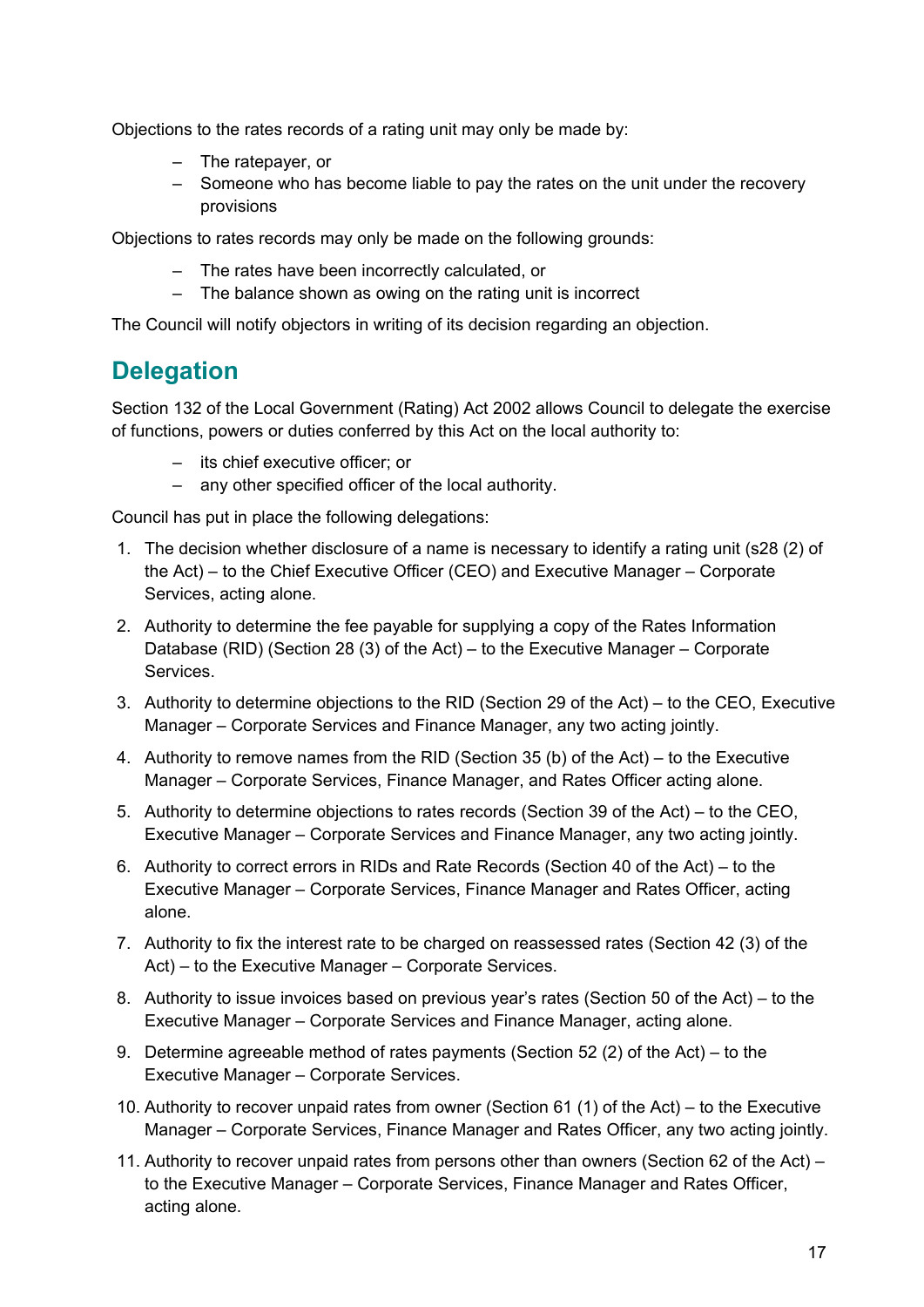- 12. Authority to commence proceedings for unpaid rates (Section 63 of the Act) to the CEO and Executive Manager – Corporate Services, acting jointly.
- 13. Commencement of rating sale or lease provisions (Section 67 of the Act) to the CEO and Executive Manager – Corporate Services, acting jointly.
- 14. Authority to sell by private treaty (Section 72 of the Act) to the CEO and Executive Manager – Corporate Services, acting jointly.
- 15. Authority to sell abandoned land (Section 77 to 83 of the Act) to the Executive Manager Corporate Services and Property Officer, acting alone.
- 16. Authority to administer remission and postponement policies (Sections 85/87 of the Act) to the Executive Manager – Corporate Services.
- 17. Authority to impose penalties on unpaid rates (Section 57 and 58 of the Act) to the Executive Manager – Corporate Services.
- 18. Authority to remit rates penalties as applied in accordance with section 57 and 58 of the Act to the Executive Manager – Corporate Services, Finance Manager or Rates Officer acting alone.
- 19. Authority to remit water rates penalties as applied in accordance with section 57 and 58 of the Act to the Executive Manager – Corporate Services, Finance Manager, Rates Officer or Water Billing Officer, acting alone.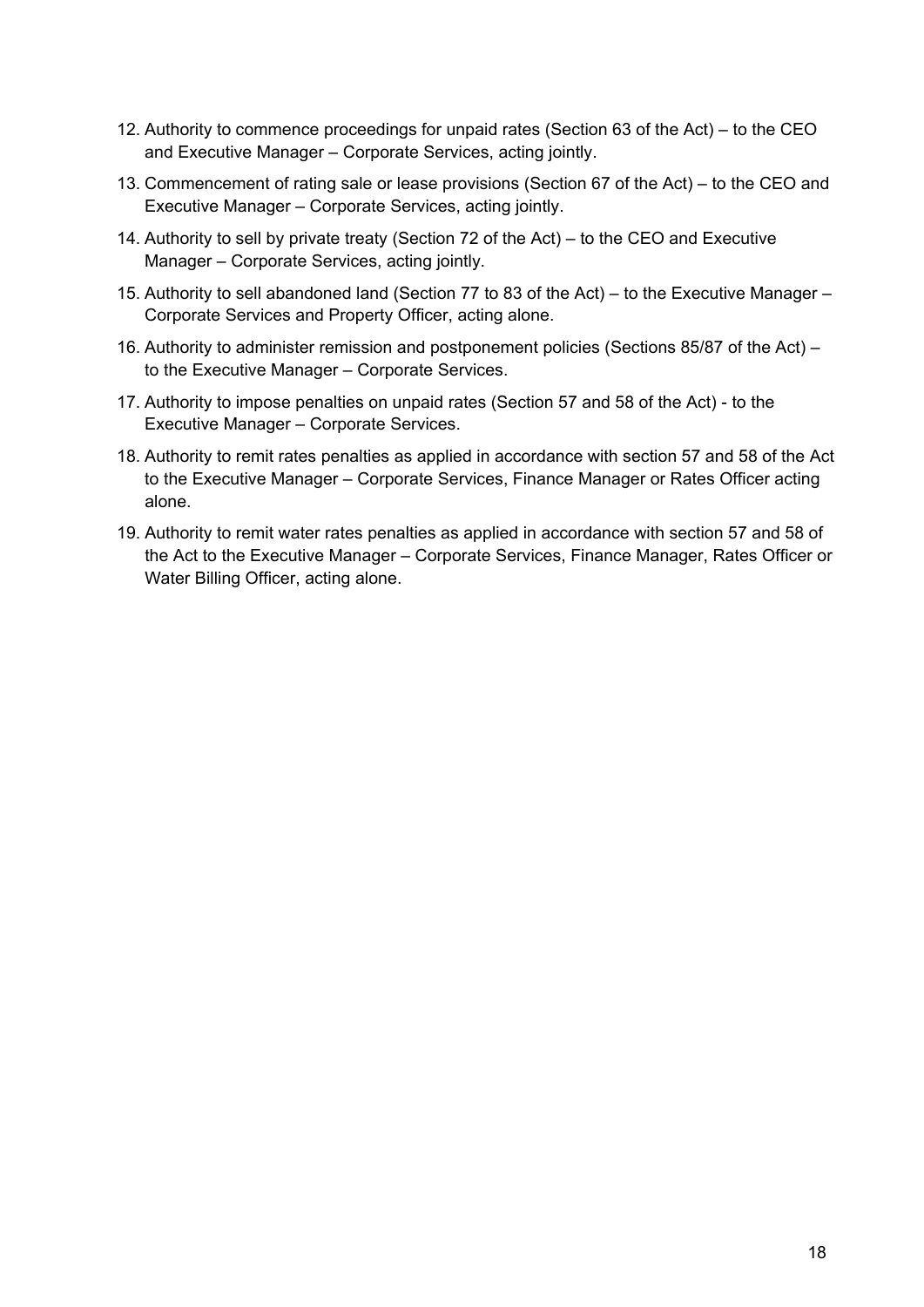# **Operational Rating Policies**

### **Māori Freehold Land**

Central Otago District Council has no Māori freehold land and therefore has no policy relating to rates relief thereon.

#### **Postponement of Rates**

The objective of the Council's policy on postponement of rates is to assist ratepayers experiencing extreme financial circumstances which affect their ability to pay rates.

Only rating units used solely for residential purposes (as defined by the Council) will be eligible for consideration for rates postponement for extreme financial circumstances.

Only the ratepayer, or his/her authorised agent, may make application for rates postponement. Such application must be in writing.

The ratepayer must have owned the rating unit for at least five years.

When considering whether extreme financial circumstances exist, all of the ratepayer's circumstances will be relevant, including:

- ‒ Age
- ‒ Physical and/or mental disability
- ‒ Injury or illness
- ‒ Family circumstances
- ‒ Eligibility for DIA Rate Rebate

Additionally, Council must be satisfied that the ratepayer is unlikely to have sufficient funds left over, after the payment of rates, for:

- ‒ Normal health care
- ‒ Proper provision for maintenance of his/her home and chattels at an adequate standard
- ‒ Normal day to day living expenses

Any postponed rates will be postponed until the earlier of:

- ‒ The death of the ratepayer; or
- $-$  The sale of the rating unit

Postponed rates will be registered as a statutory land charge on the rating unit title. This means that the Council will have first call on the proceeds of any revenue from the sale or lease of the rating unit.

Postponement of rates will apply from the beginning of the rating year in which the application is made.

Postponed rates will incur a postponement fee, equivalent to interest calculated on the total amount postponed at 30 June each year, plus an administrative charge. The interest will be calculated at Council's internal investment rate, as used for internal loans.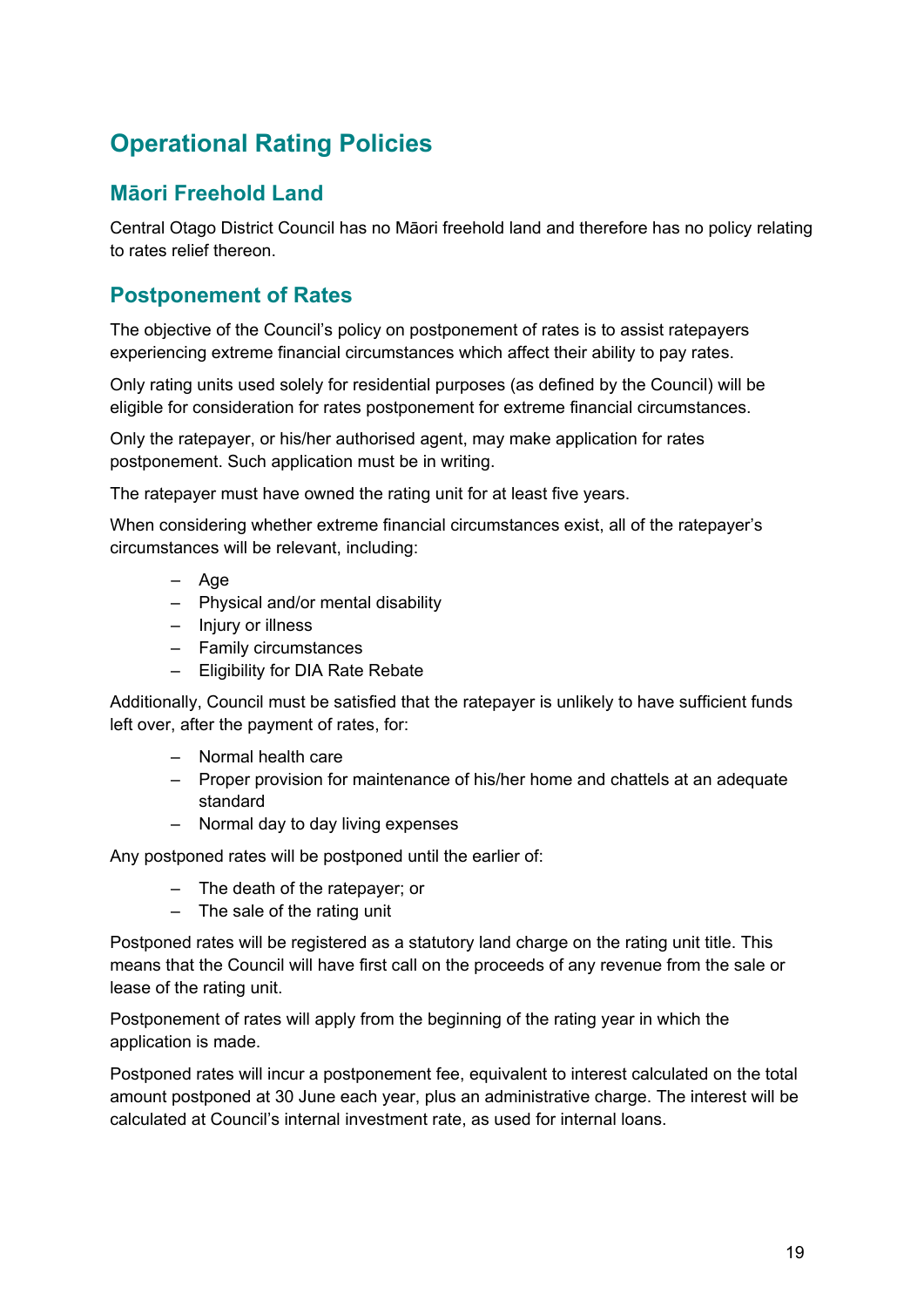# **Remission of Rates**

The general objectives of the Council's policy on remission of rates are to:

- ‒ Mitigate the effects of anomalies and inequities in its rating system, i.e. fairness and equity, i.e. economic well-being
- ‒ Assist new and existing businesses to increase their contribution to district employment, i.e. social and economic well-being
- ‒ Assist conservation of natural, historic and cultural resources, i.e. environmental and cultural well-being specific objectives are set out in each element of the policy

### **Remission of Penalties**

The objective is to enable Council to act fairly and reasonably in its consideration of rates which have not been received by the due date due to circumstances outside a ratepayer's control.

A good payment history will be taken into account when considering any remission of penalty. Remission of penalty will be considered in the case of death, illness or accident of a close family member (as defined by Council) as at the due date.

Remission of penalty will be considered when a payment plan for arrears is agreed and operational.

Remission of penalty will be considered where it facilitates the future payment of rates by direct debit within a specified timeframe.

Remission of penalty will be considered where remission will facilitate the collection of overdue rates and results in full payment of arrears and saving on debt recovery costs.

Remission of penalty will be considered if the ratepayer is able to provide evidence that payment has gone astray in the post or by failure to act by a bank in the case of direct debits or credits.

Remission of penalty will be considered where the penalty has been incurred during the processing of settlements following changes in ownership of rating units.

Application for remission of penalty must be in writing to the Rates Officer, or in the case of volumetric water charges, the Water Billing Officer.

Penalties will not be applied to rates accounts with an outstanding balance where an agreed payment arrangement is in place.

### **Remission of Uniform Annual Charges and Fixed Charge Targeted Rates on Rural Rating Units**

The objective is to prevent a ratepayer paying several uniform annual charges and fixed charge targeted rates on rural land where land is contiguous, farmed as a single entity but is owned by more than one family member, including a family trust (but excluding a limited liability company).

Application for remission of uniform annual charges must be in writing to the Council. It will not be necessary to reapply each year unless circumstances change.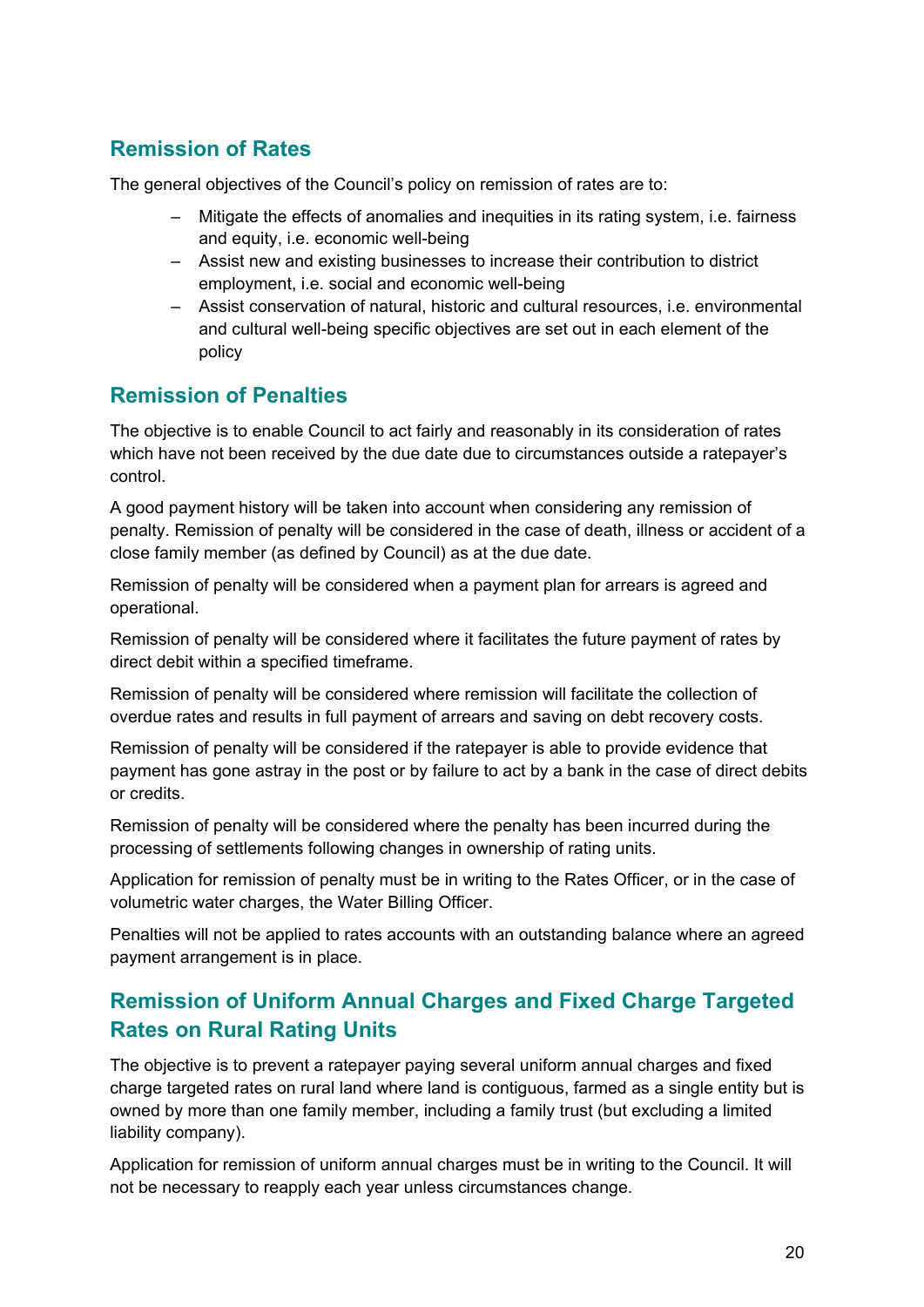Remission will include any targeted rate set on the basis of a fixed dollar charge per rating unit, as well as any uniform annual charges, with the exception of water and wastewater.

The ratepayer will remain liable for at least one set of each charge.

Remission of uniform annual charges and fixed charge targeted rates, where granted, will take effect from the commencement of the next rating year.

Remissions will not be granted where the Council views the contiguous properties as held for investment purposes; for example, where a new deposited plan has been approved. [Refer also to the Council's policy on remission for development land.]

Where a remission of uniform annual charges and fixed charge targeted rates has been granted to a rating unit, and that remission ceases to be applicable through change in ownership or usage, the rating unit will be charged a proportion of the targeted rates and uniform annual charges applicable for the remainder of the year, commencing from the beginning of the next rating instalment period.

### **Remission for Extreme Financial Hardship**

The objective is to assist ratepayers who experience temporary extreme financial circumstances which affect their ability to pay rates.

To enable Council to verify extreme financial circumstances exist, an application must be in writing, on the prescribed form (available at Council offices or website). This form contains a statutory declaration which must be completed in front of a Justice of the Peace, solicitor or another person authorised to take a statutory declaration. This statutory declaration is a legal document and should be treated as such. Ensure information is true and correct to the best of your knowledge and belief. You may face criminal charges if you knowingly make a false oath or affirmation.

This form must also be completed by the registered owner and occupier of the property and must relate to a residential property in the Central Otago District. This form is for residential ratepayers only. This application is not for commercial ratepayers.

This application is valid for 12 months, although a consecutive application may be considered but to a maximum of 2 years in totality.

Water, wastewater and refuse charges will be excluded and not subject to remission under the Remission of Rates for Extreme Financial Hardship policy.

If the ratepayer would not qualify for the DIA rates rebate, Council may remit some of the rates due, based on its assessment of the situation.

Eligible ratepayers will receive a 50% remission of rates for two years commencing 1 July on

the year following application.

Water, wastewater and refuse charges will be excluded and not subject to remission under this policy.

Applications must be in writing, on the prescribed form (available on our website). This is to enable Council to verify that extreme financial circumstances exist.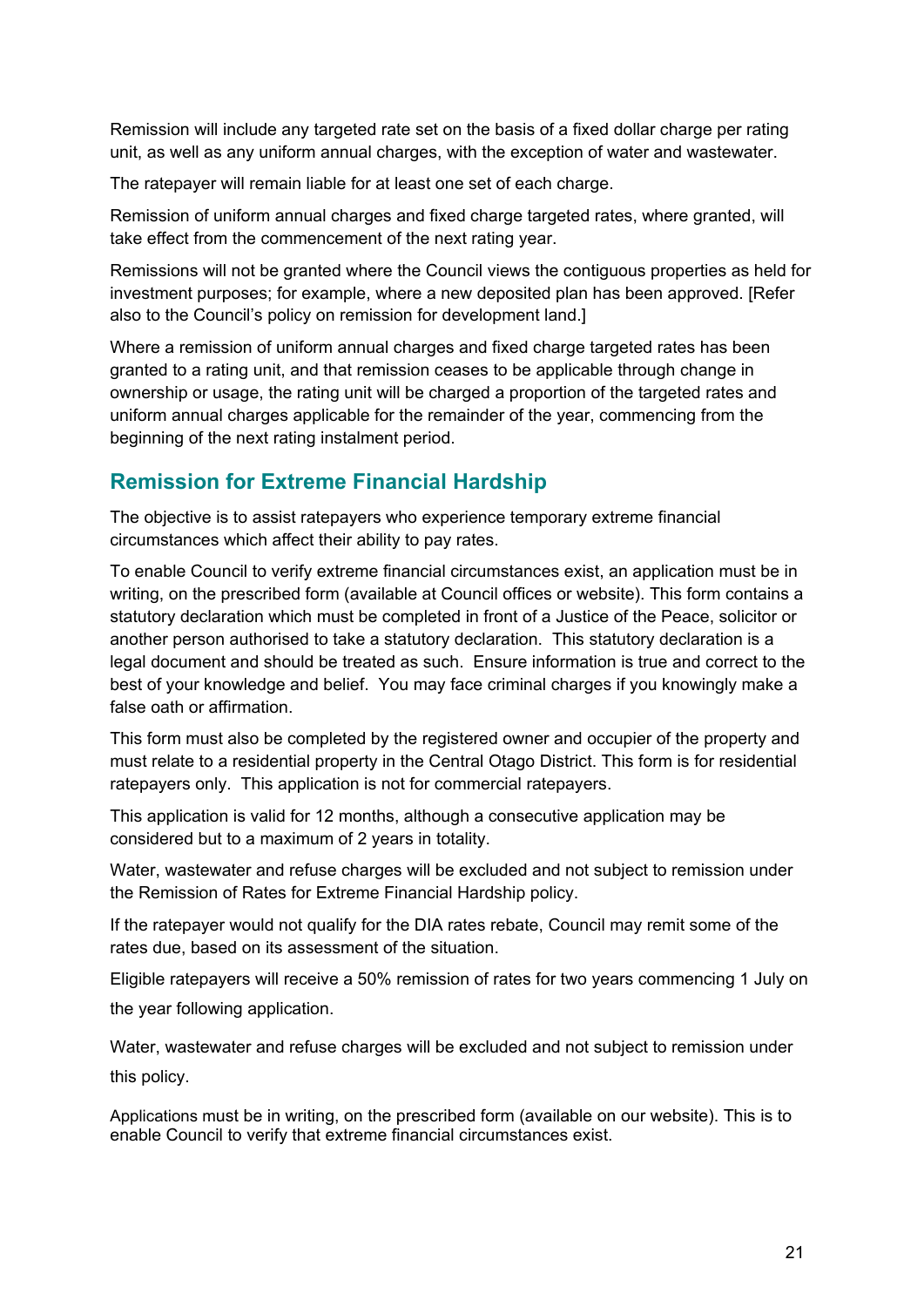### **Remission for Anomalous Rates and/or Inequitable Rates Increases**

The objective is to allow Council to mitigate any unforeseen effects of:

- ‒ Changes in funding policies
- Changes arising from general revaluation of the district's rating units
- Changes in legislation
- ‒ Changes arising from unforeseen and/or unusual circumstances

Council will each year receive a report, as part of its Annual Plan process, detailing properties which, unless remissions were granted, would suffer an anomalous or inequitable rates increase in the year to which the Annual Plan relates.

Council may remit such part of the potential increase as it sees fit, subject to such remission not being so great that the rating unit pays a lesser increase than the average for the ward or district.

Ratepayers eligible for such remission will be notified in writing before the first instalment falls due. However, ratepayers not so notified may make application in writing for such remission. Remission of Rates on Rural Land (with a Capital Value less than \$1,000).

The objective is to recognise that undeveloped rural land with a capital value below \$1,000 should only pay minimum rates.

To qualify, ratepayers must hold other land in the district on which full rates are payable.

The minimum rate may vary, but is currently deemed to be \$10.

Ratepayers eligible for such remission will be notified in writing before the first instalment falls due.

Eligible ratepayers will receive a 50% remission of rates for two years commencing 1 July on the year following application.

Water, wastewater and refuse charges will be excluded and not subject to remission under this policy.

### **Remission of Rates on Land Protected for Natural, Historic or Cultural Conservation Purposes**

The objective is to preserve and promote natural resources and heritage by encouraging the protection of land held for natural, historical or cultural purposes.

Ratepayers who own rating units that have some feature of cultural, natural or historical heritage that is voluntarily protected may qualify for remission of rates under this policy.

Applications must be made in writing to the Rates Officer and be supported by documented evidence of the protected status of the rating unit, for example a copy of the covenant or other legal mechanism.

In considering any application for remission of rates under this part of the policy, the Council will consider the following criteria:

‒ The extent to which the preservation of natural, cultural or historic heritage will be promoted by granting remission on rates on the rating unit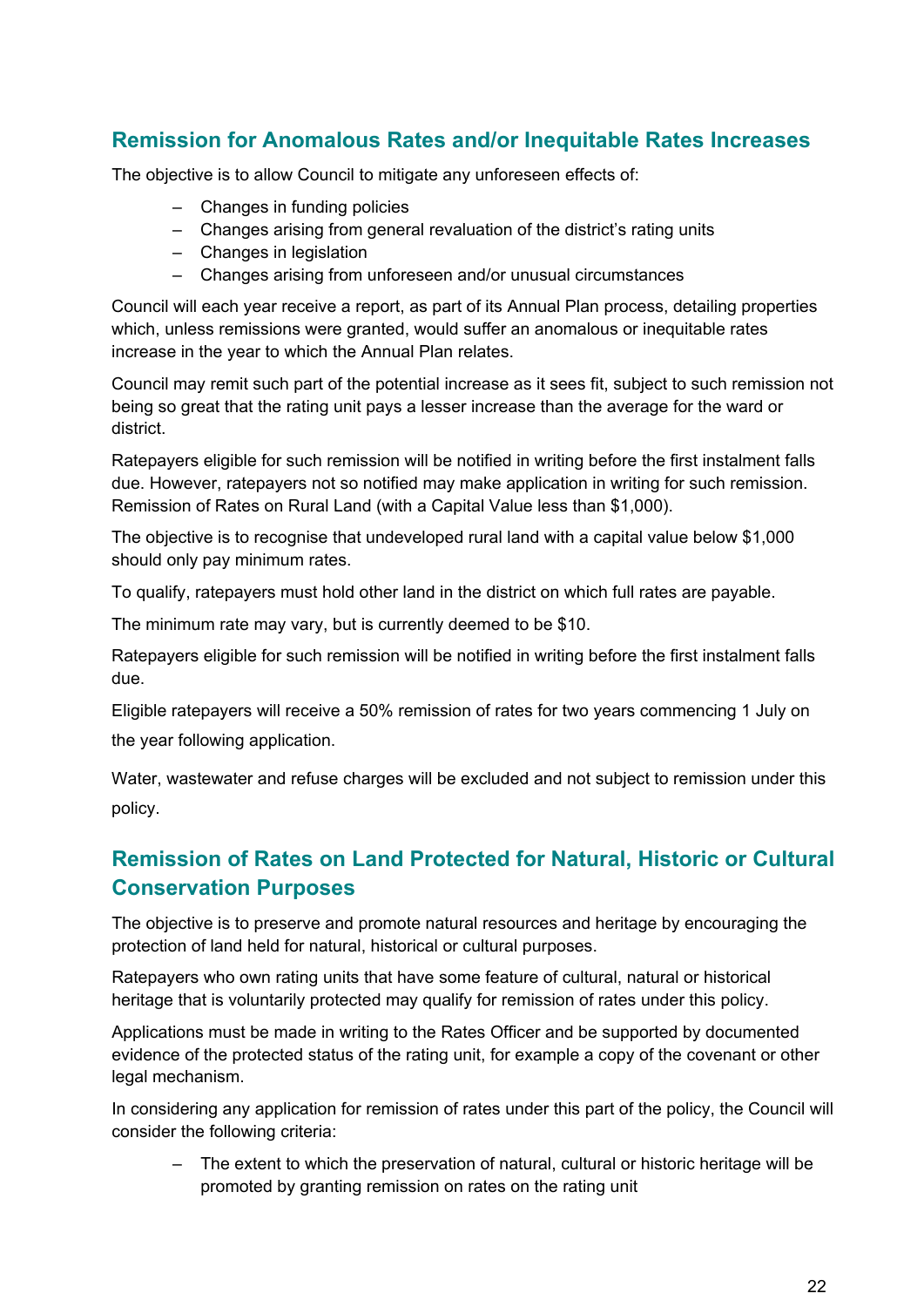- The degree to which features of natural, cultural or historic heritage are present on the land
- The degree to which features of natural, cultural or historic heritage inhibit the economic use of the land
- ‒ The use of the property

In granting remissions under this policy, the Council may specify certain conditions before remission will be granted.

Applicants will be required to agree in writing to these conditions and to pay any remitted rates if the conditions are violated.

Council reserves discretion in the awarding of all remissions, with the value and duration being relative to scale of the maintenance or restoration project.

Ratepayers are only eligible to apply for this remission if they voluntarily protect any features of cultural, natural or historic heritage.

Water, wastewater and refuse charges will be excluded and not subject to remission under this policy.

Land that is non-rateable under section 8 of the Local Government (Rating) Act 2002 and is liable only for rates for water supply, sewage disposal or refuse collection will not qualify for remission under this part of the policy.

# **Remission of Rates for Heritage Buildings**

The objective is to provide for the preservation of Central Otago's heritage by encouraging the maintenance and restoration of historic buildings. Provision of a rates remission recognises that there are private costs incurred for public benefit.

Applications must be made in writing to the Rates Officer and be supported by documented evidence.

Ratepayers who have buildings with a heritage classification may apply for a rates remission providing the following conditions are met:

- ‒ Buildings date pre-1900 or are listed on the Central Otago District Plan Schedule 19.4: Register of Heritage Buildings, Places, Sites and Objects and Notable Trees
- ‒ The property must not be owned by the Council or the Crown, or their agencies
- ‒ Building owners will need to make a commitment to the ongoing maintenance of their building; or
- ‒ Provide details of the restoration project

Eligible ratepayers will receive a 50% remission of rates for two years commencing 1 July on the year following application.

Water, wastewater and refuse charges will be excluded and not subject to remission under this policy.

### **Remissions for Community, Sporting and Other Organisations**

The objective is to facilitate the ongoing provision of non-commercial community services and non-commercial recreational opportunities.

The purpose of granting rates remission to an organisation is to: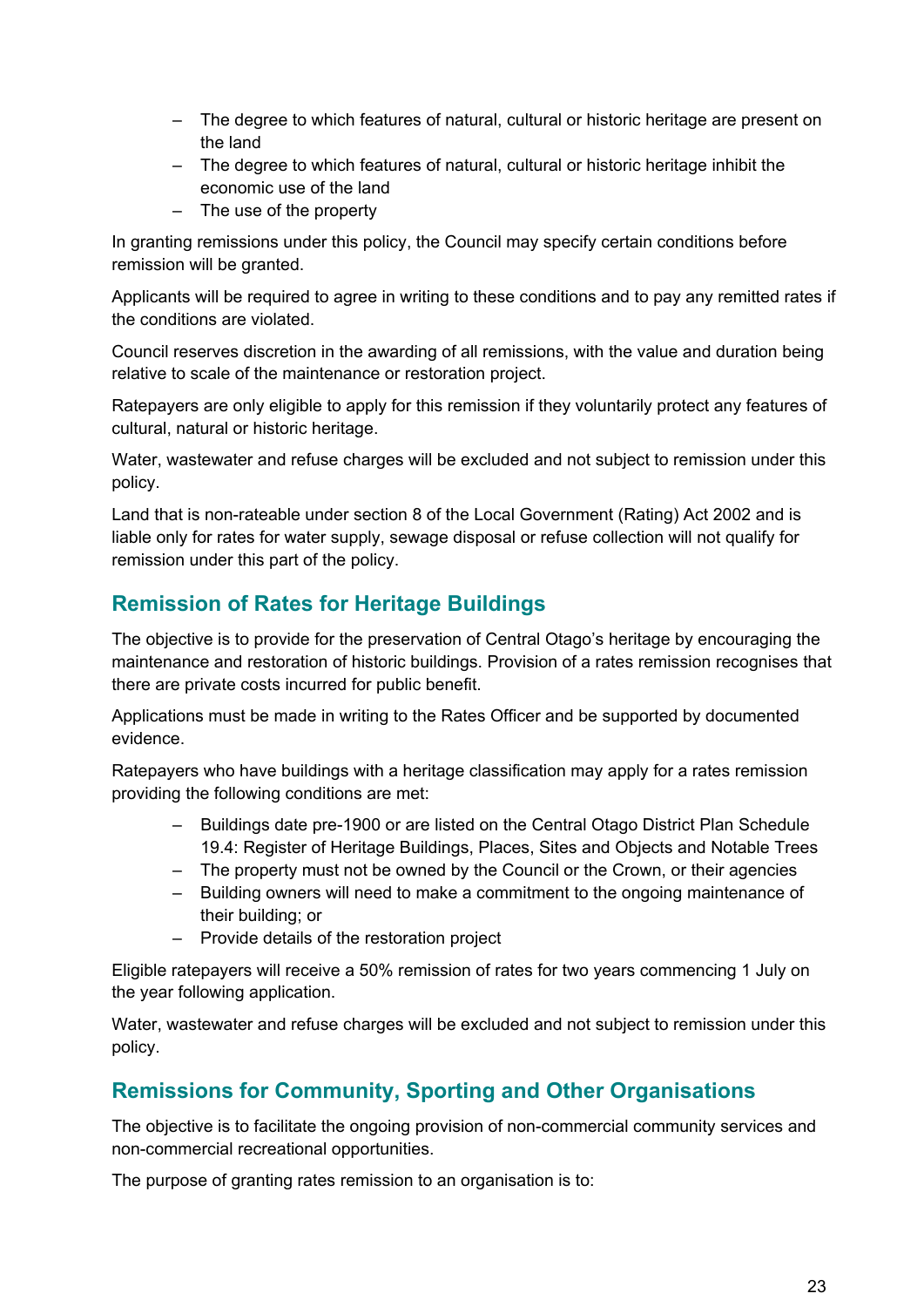- Recognise the public good contribution to community well-being made by such organisations
- ‒ Assist the organisation's survival
- ‒ Make membership of the organisation more accessible to the general public, particularly disadvantaged groups including children, youth, young families, aged people and economically disadvantaged people

Council supports applications for financial assistance by any organisation not conducted for private profit.

The principal object of the organisation should be to promote the development of Central Otago and provide for at least one of the following: the public, recreation, health, enjoyment, instruction, sport or any form of culture, or for the improving or developing of amenities, where the provisions of any one of these areas is to the benefit of the area.

An organisation making an application should include the following information in support of its application:

- ‒ Evidence that other areas of assistance have been investigated if available
- ‒ That there is a need for assistance
- ‒ That there has been a reasonable effort made to meet the need by the organisation itself
- ‒ The organisation's most recent financial accounts

Applications must be made in writing to the Rates Officer and be supported by documented evidence.

Each application will be considered by Council in its merits, and provision of a remission in any year does not set a precedent for similar remissions in any future year.

Remissions to any qualifying organisation shall be on a case-by-case basis of reduction in rates and charges, except that no remission will be granted on targeted rates / charges for water supply, sewage disposal or refuse collection, or areas used for bars.

Eligible ratepayers will receive a 50% remission of rates for two years commencing 1 July on the year following application.

Water, wastewater and refuse charges will be excluded and not subject to remission under this policy.

# **Remission for Crown or Council Land used for Private or Commercial Purposes**

The objective is to ensure lessees using Crown or Council land for private or commercial use do not pay unreasonable levels of rates. Such land is subject to the remissions supporting contiguous land.

Part 1 of Schedule 1 of the Local Government (Rating) Act 2002 states that Crown land is nonrateable, but excludes land used primarily or exclusively for private or commercial purposes under a lease, licence or other agreement.

Application for remission of uniform annual charges must be in writing to the Council. It will not be necessary to reapply each year unless circumstances change.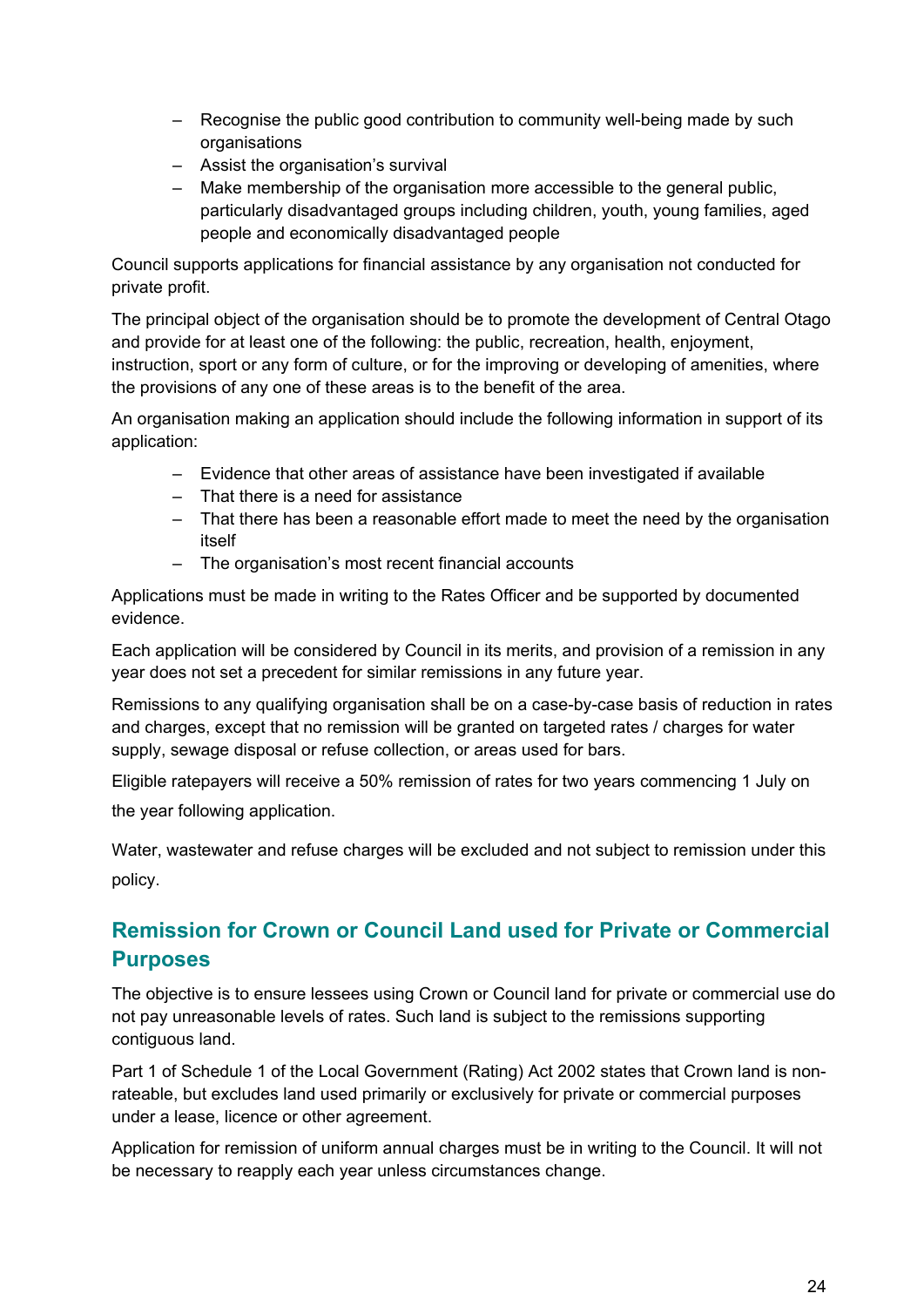Remission will include any targeted rate set on the basis of a fixed dollar charge per rating unit, with the exception of water and wastewater.

Applications for remission under this part of the policy must be in writing to the Rates Officer. Applications should give evidence as to why it is unreasonable for the ratepayer to be assessed for rates on the land.

### **Remission for Land Affected by Natural Disasters**

The objective is to provide relief to ratepayers whose land or property has been seriously adversely affected by a natural disaster. A natural disaster is considered as including, but not necessarily limited to, flooding, earthquake damage, wildfire or storm.

Applications for remission under this part of the policy must be in writing to the Council. Applications should give evidence as to why the ratepayer's enjoyment of the land or property has been seriously adversely affected by the natural disaster.

This part of the policy will only be relevant if the natural disaster had a widespread effect in the district.

### **Remission for Development Land**

The objective is to ensure that unsold development land which is in one parcel, but has separate valuation assessment numbers, does not pay more than one set of uniform annual charges and fixed charge targeted rates, excluding volumetric water charges.

Council reserves discretion to consider other requests for remission for Development Land, which vary from that outlined above.

Applications under this part of the policy must be in writing to the Rates Officer.

Any remission granted shall be for four years, effective 1 July on the year following the application.

For each development (defined as one deposited plan):

- ‒ In Years 1 and 2 the ratepayer shall pay uniform annual charges and fixed charge targeted rates on one allotment and receive 100% remission on second and subsequent allotments
- In Years 3 and 4 the ratepayer shall pay uniform annual charges and fixed charge targeted rates on one allotment and receive 50% remission on second and subsequent allotments
- ‒ Remission shall cease for any allotment if:
	- any interest in the land is passed by the developer to another party, or
	- an application for a building consent is granted, or
	- the land is developed in some other way

Remission ceases from the end of the quarter in which any of these events occur.

Eligible ratepayers will receive a 50% remission of rates for two years commencing 1 July on the year following application.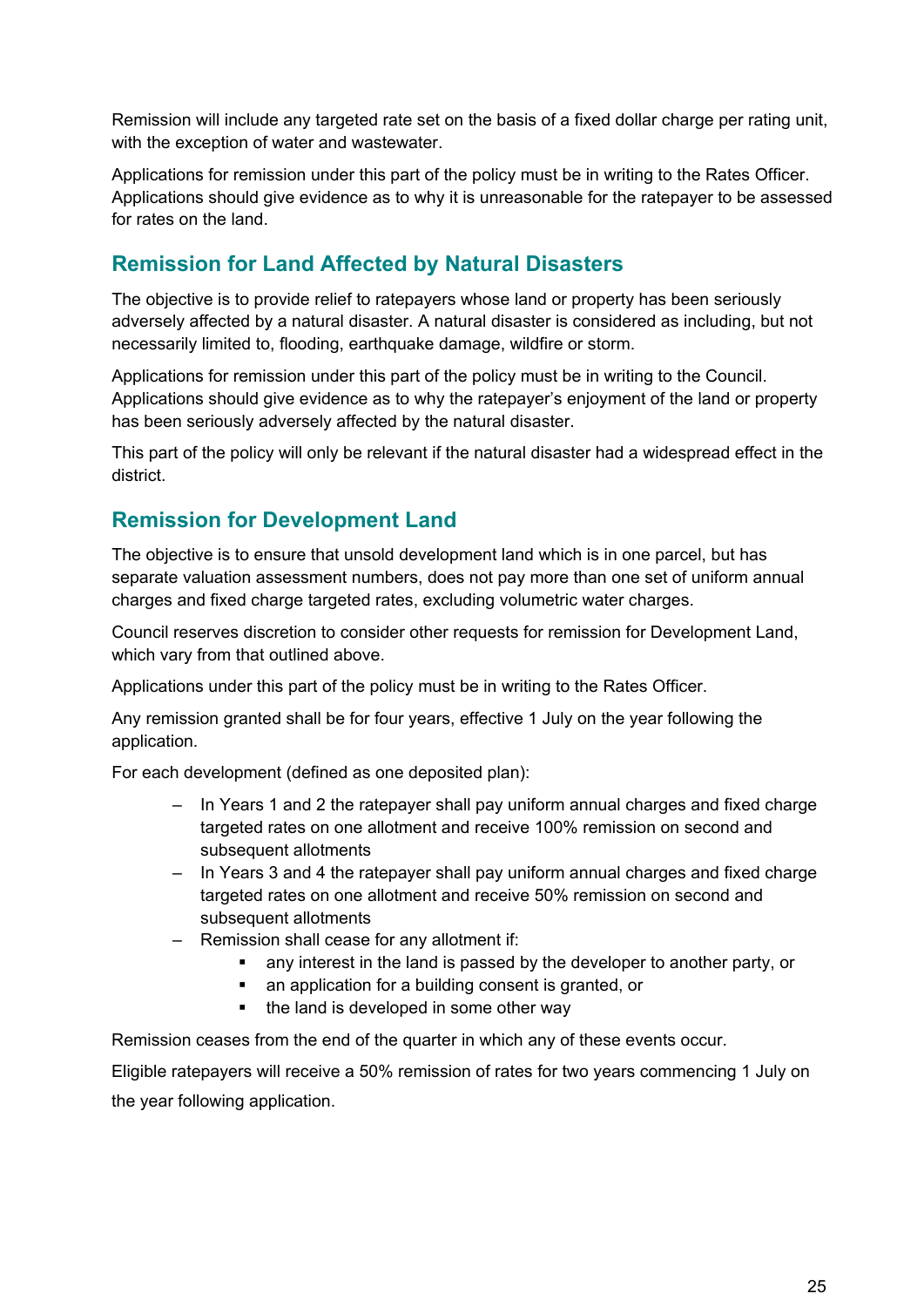# **Remission for Business Development**

The objective is to promote employment and economic development within the district by assisting new businesses (i.e. not in competition with existing businesses) and/or the expansion of existing businesses.

This part of the policy applies to:

- ‒ Commercial and / or industrial development that involves the construction, erection or alteration of any building, fixed plant and machinery, or other works intended to be used for industrial, commercial or administrative purposes
- ‒ Investment in capital improvements (excluding the cost of the land) must be in excess of \$1,000,000 and significant new employment opportunities created
- Residential developments are specifically excluded from consideration for remission under this part of the policy

Applications must be made in writing to the Rates Officer and must be supported by:

- A description of the development
- A plan of the development (where possible)
- An estimate of costs
- An estimate of the likely number of new jobs to be created by the development

Any rates remission granted will apply during the course of the development for a period of up to three years, with the first year being 1 July on the year following the application.

The amount of remission to be granted will be on a case-by-case basis, subject to a maximum of 50% of rates assessed. Water, wastewater and refuse charges will be excluded and not subject to remission under this policy.

In granting any remission under this part of the policy the Council may specify certain conditions before the remission will be granted. Applicants will be required to agree in writing to such conditions and to pay any remitted rates if the conditions are violated.

### **Remission of Water Rates Attributable to Leakage**

#### **Background**

From time to time water consumers experience a loss as a result of leaks or damage to their water supply system. It is the normal practice for the consumer to be responsible for the maintenance of the reticulation from the water meter to the property, and to account for any consumption of water supplied through the meter. This is currently enforced through the Water Supply Bylaw 2008.

Council has taken the view that some consumers may experience an occasional water leak without them being aware of the problem. They have therefore decided that it would be reasonable to allow for a reduction in charges to these consumers in certain circumstances. This policy statement addresses that decision.

#### **Objective of the Policy**

To standardise procedures to assist ratepayers who have excessive water rates due to a fault (leak) in the internal reticulation serving their rating unit.

Whilst at the same time ensuring that consumers retain responsibility for the maintenance of their private reticulation, as required by the Water Supply Bylaw 9.15.

#### **Conditions and Criteria**